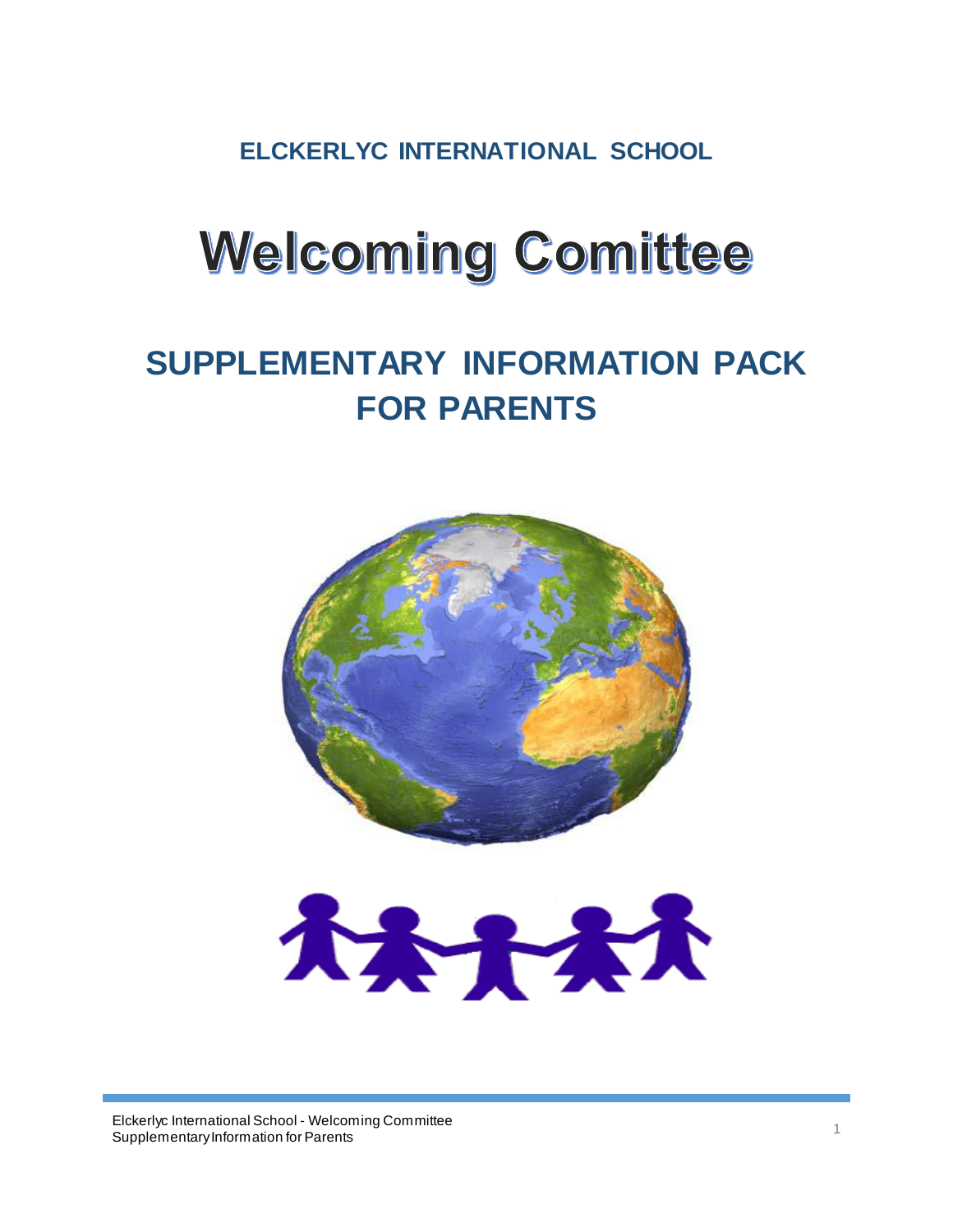# **FOREWARD**

The Elckerlyc School has a new Welcoming Committee with a general purpose of providing assistance and ongoing support for new families on three levels: at the "inquiry" stage and/or before moving to The Netherlands, on the first day and on an ongoing basis until the new family has well and truly settled in!

This supplementary Information Pack has been put together to answer questions that are not specific to the school and as such are not covered in the School booklet. This pack covers questions relating to where you may want to live, what living in the area may be like, information about local towns where Elckerlyc families tend to live, after school activities, day trip ideas, general information about Holland and the Dutch and much, much more!

The Information Pack is written by a group of parents who have been in your position at some point in the past and who would have loved to have had ALL this useful info at hand when they were at decis ion making stage and or just arrived! As such it is not intended to be an administrative guide to arrival in The Netherlands, a tourist guide or an in depth guide to Dutch Customs and Culture, just a collection of what we feel would be useful for you.

Although the Welcoming Committee consists of just a small group of parents, we have been fortunate enough to be assisted by a considerable number of other equally committed parents who have written about their towns and/or specific subjects which they felt would be useful to new parents. These parents, and many others have also agreed to have their details available on our Family Helpline List (a list of parents ready to answer any questions you may have by E mail/phone).

We hope that this Information Pack helps you in some way and we appreciate any comments and/or suggestions you may have (you may point out errors also!). If you would like to get in touch with a family from our helpline list please mail parents.welcome@gmail.com

Happy reading!

From the Welcoming Committee

## **Acknowledgements:**

*We are indebted to Letterland International Department in Almere who have allowed us to use a Welcome Pack which they produced some time ago, from which some of the "general Dutch" information in our pack was taken directly. This gave us an excellent starting point for our pack and enabled us to produce ours making regional and personal modifications only, thus allowing us to do so in a very short time scale. A BIG "THANK YOU" to Letterland!*

*We would also like to thank "Family Matters" Magazine who recently provided a list of Childcare Facilities in the Netherlands, from which part of the relevant section in this pack was taken – this saved us A LOT of research!*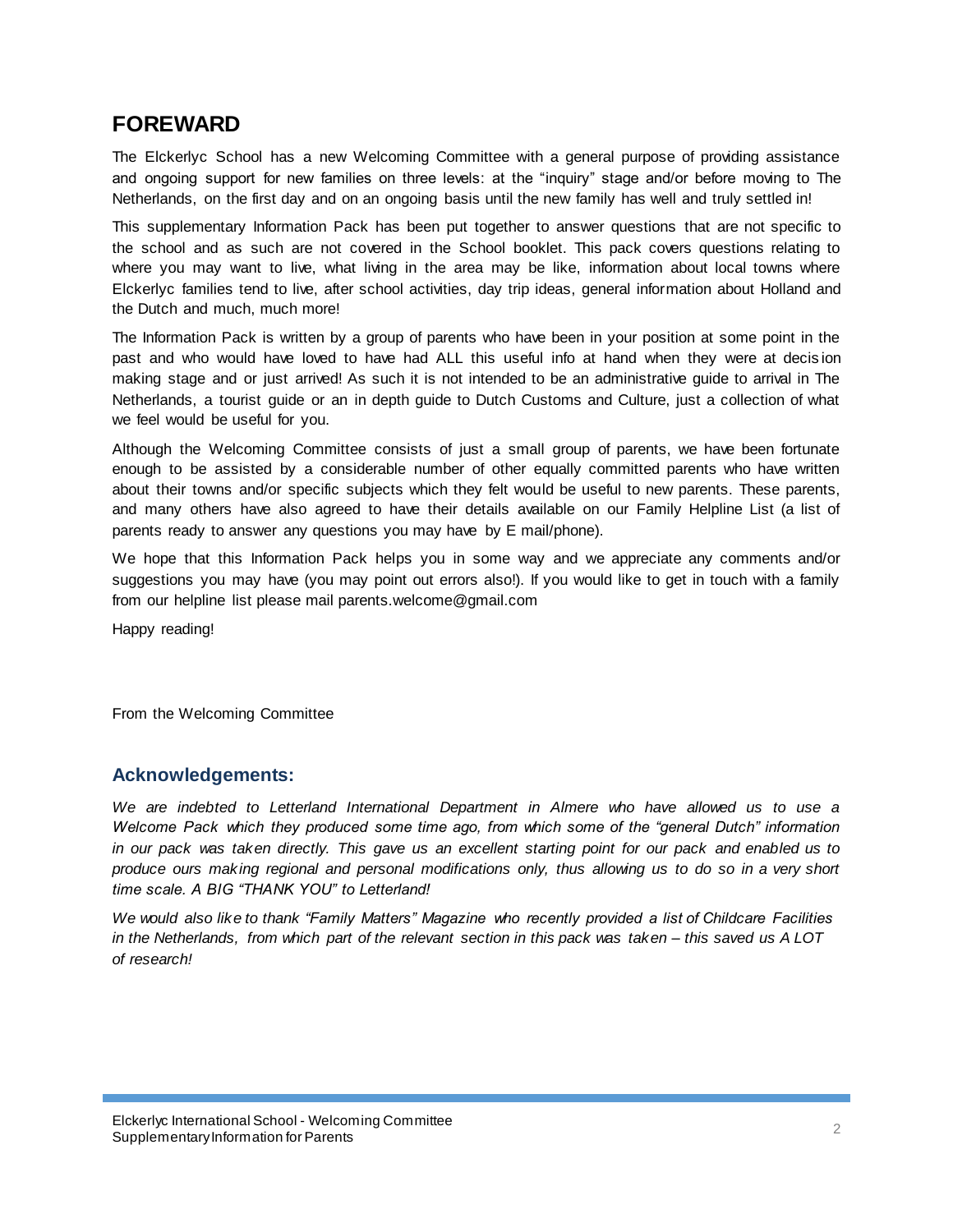# **INDEX**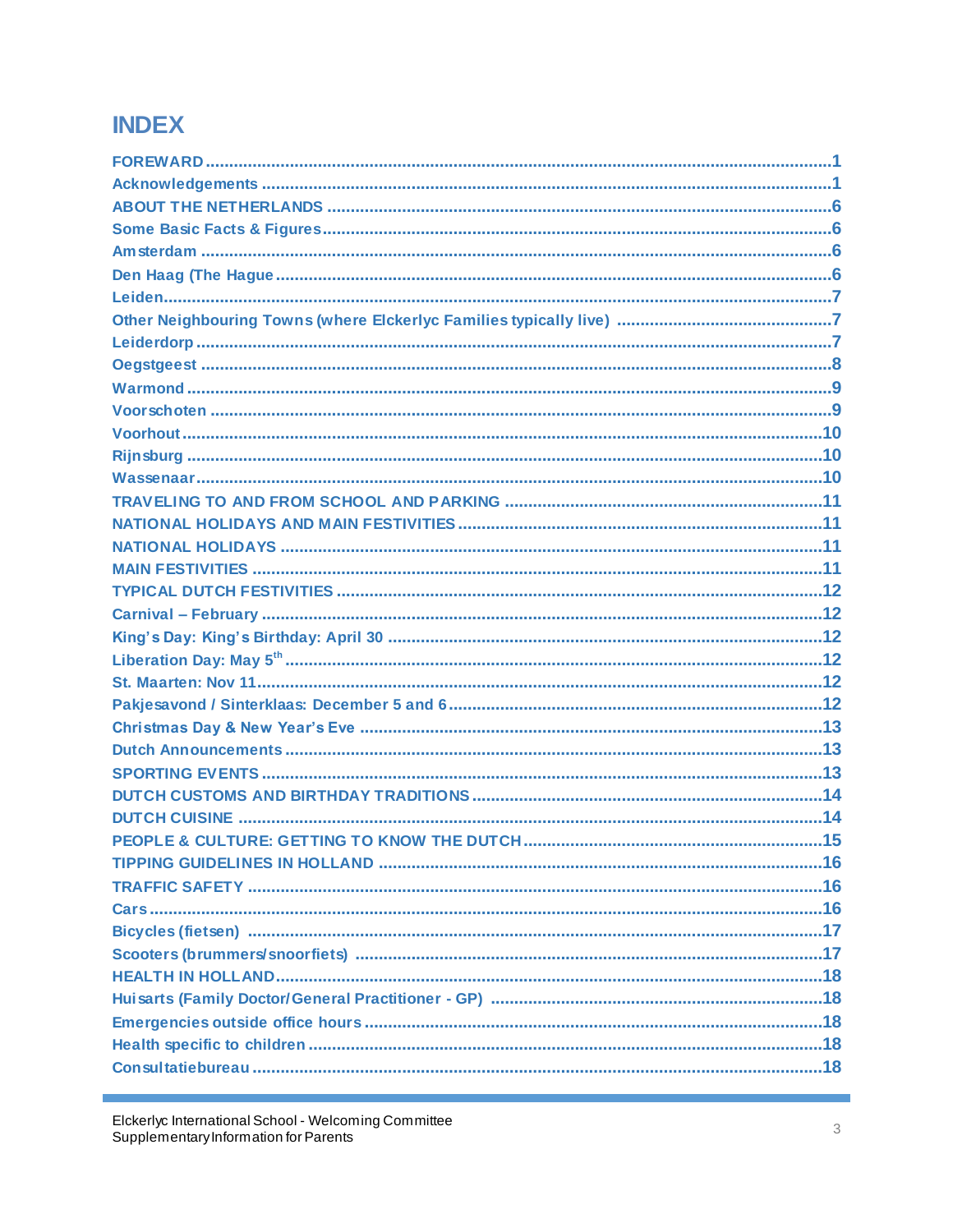| INTERNATIONAL PLAYGROUPS, AFTER SCHOOL ACTIVIES & BIRTHDAY PARTY VENUE IDEAS |  |
|------------------------------------------------------------------------------|--|
|                                                                              |  |
|                                                                              |  |
|                                                                              |  |
|                                                                              |  |
|                                                                              |  |
|                                                                              |  |
|                                                                              |  |
|                                                                              |  |
|                                                                              |  |
|                                                                              |  |
|                                                                              |  |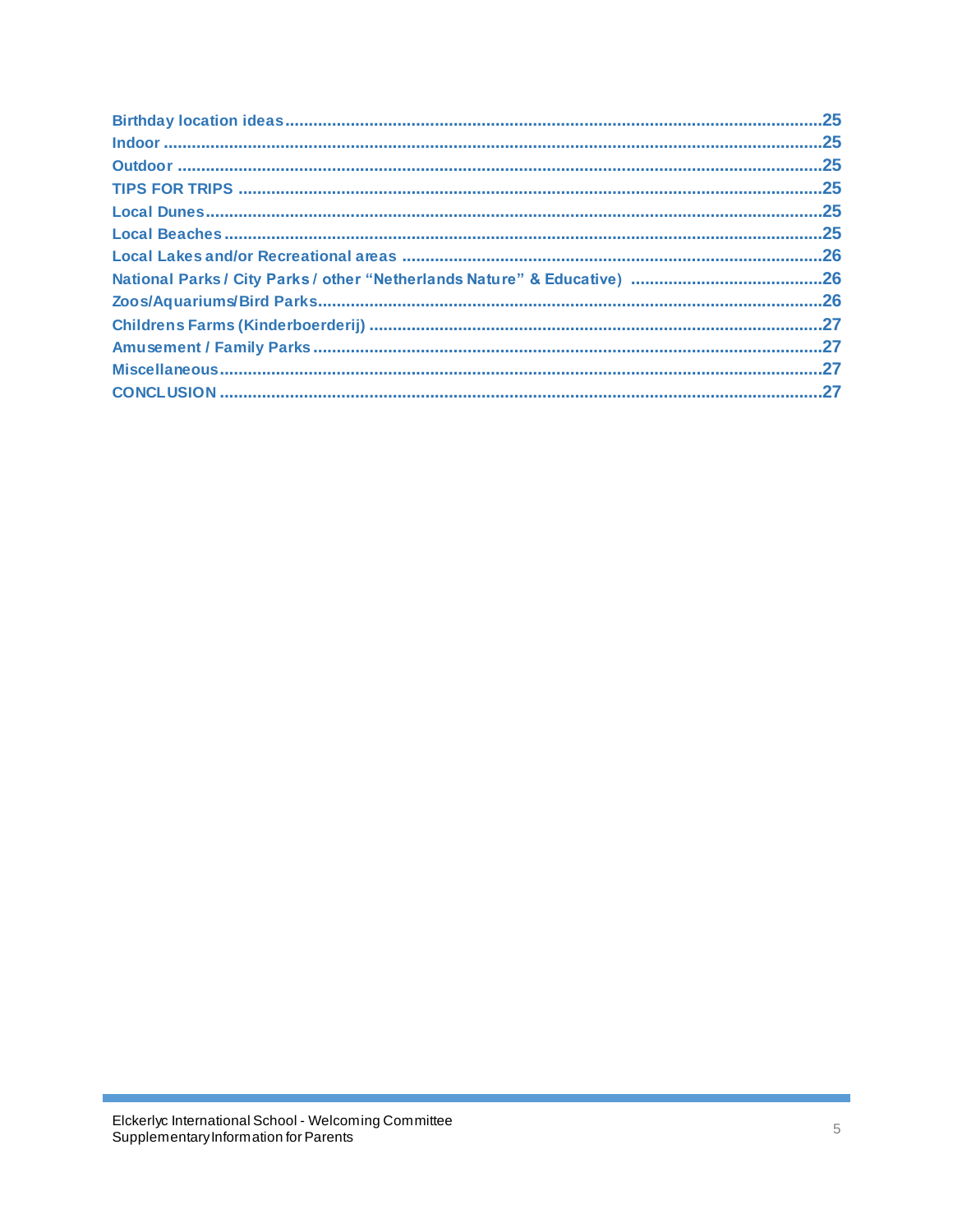# **ABOUT THE NETHERLANDS**

## **Some Basic Facts & Figures**

16.9 million people live in Holland of which 688 thousand are foreign nationals (www.cbs.nl 2015). Holland has the tallest population in Europe. The average height of men aged 15-25 years is 182.35 cm, compared to an EU average of 177.51 cm. The average height of women is 170.56 cm, compared to an EU average of 165.57.

Tulips and 4 billion cut flowers (70% of the global total) and 500 million pot plants pass through Aalsmeer flower auction each year. There is even an underground railway that connects the auction to Schiphol airport.

Schiphol Airport handles more than 58,285 million (2015) passengers and a million tons of freight a year. 1550 foreign firms employ around 70,000 people in the Amsterdam region.

## **About Amsterdam**

There are around 834,713 people living in Amsterdam. They own 881,000 bikes of which 180,000 change hands illegally each year. 10,000 bikes a year are found in the canals.

The Amsterdam Bos is one of the largest city parks in Europe at 895 hectares. It was built in the 1930"s in the depression to provide 5 years work for one thousand men. It is currently being extended with a 40 hectare marsh and wetland that will reach all the way to Schiphol airport.

Amsterdam out-literatures London! There is a bookshop for every 2,000 inhabitants.

Amsterdam"s seaports handle 100 million tons of freight a year. A new passenger terminal opened in 1999 to help serve the 100+ cruise ships visiting each year. They also opened the world"s first "warehouse at sea" – a 200-metre ship with cranes and storage for 25,000 tons of freight.

## **About Den Haag (The Hague)**

At the beginning of 2016 The Hague had 520,704 inhabitants Since 1999, the number of Dutch-born residents of The Hague has declined by roughly 1% per year. Last year 47% of the population had a "foreign ethnicity", meaning that they themselves or one of their parents were born outside of the Netherlands (www.denhaag.com Stadsenquete 2008).

As such The Hague is a city of international importance with many faces, home to many different cultures. Once little more than a country house near a pond, The Hague has developed into a city of international character and importance. The international reputation of The Hague continues to develop. The city centre still features the ancient buildings where its history was forged, with world-class, modern architecture sprouting like exotic flowers around, and the "golden mile" of international organizations continues to expand in both reach and number. The International Criminal Court was established in The Hague in 2002, and the OPCW and many other organizations make their home here. With over one hundred nationalities living side by side, The Hague has embraced its heritage and strives to be deserving of the title 'International City of Peace and Justice'.

The Hague is easily accessible from Leiden by train, bus and car (though traffic to and from The Hague during rush hour can be quite heavy). If you are looking for purely expatriate activities, clubs, theatre and cinema (films for children) in English this is the place to come. The town center is separated into distinct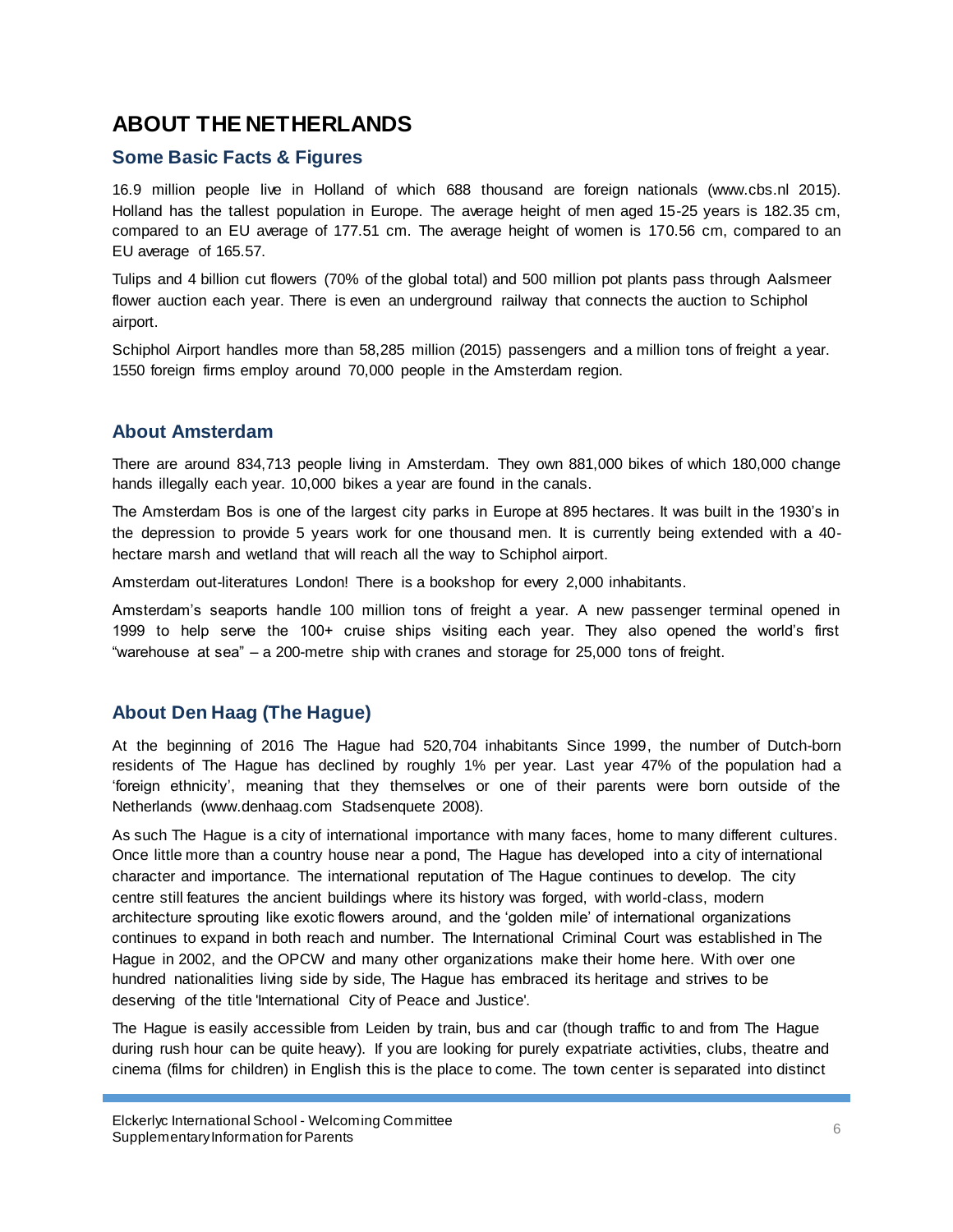areas (Chinatown, restaurant area, shopping area, etc.) all easily navigable on foot.

The Hague has its own website available in many languages www.denhaag.com which provides all necessary information for residents, tourists and business people alike.

#### **About Leiden**

Leiden has 122,915 inhabitants. It is a lively University town, with a lot of different shops, bars, restaurants, theatres, museums and movies for everybody"s taste. The university attracts a lot of foreign students, scientific staff and international business which gives Leiden a very international atmosphere, most people do speak English.

Leiden is between Den Haag, Amsterdam, Schiphol and Utrecht and has good railroad connections to these cities. In theory Leiden has good freeway connections but during morning- and evening traffic "spits" it"s often difficult to enter or leave Leiden by car . As Holland is so flat and everything is reasonably close by, the best transport is by bike, especially in Leiden town center. There is also good bus transport system.

Leiden town center tries to be pedestrian friendly. There are a few big parking lots around the old city center from where you can stroll in to the city. Leiden has got several festivals from which "Leidens ontzet" is the biggest and most famous. As soon the weather permits (not raining!) Leiden has got a lot of sidewalk cafés. Leiden contains, beside the city center, several neighbourhoods, and is almost one with Leiderdorp, Oegstgeest and Voorschoten (see following pages for town by town description). The more recent neighbourhoods (not older than 30 years) are Waardeiland, Merenwijk, Stevenshof, Roompot and are popular with Elckerlyc parents as very child friendly.

Leiden has got a few parks, is only 10 kilometres from the coast (sea, beach, dunes, forest) and is in the green part of West Holland (polders, bollenvelden). There"s a system of several maintained playgrounds via "speeltuin verenigingen" (see page 25 for a small list).

Leiden is reasonably child safe, although it looks different when you see how everybody behaves in traffic! There are a lot of possibilities for international education, courses and workshops of all kind. Most people can speak English and are willing to.

Leiden has got 2 hospitals; one of them is the Leiden University Medical Centre (LUMC). Next door to the "Diaconessen Hospital" is a family doctor, which is very handy for parking and close to the services of a hospital. There are lot of family doctors and dentists around in Leiden.

#### **About other neighbouring towns (where Elckerlyc Families typically live)**

The majority of families live in one of the towns listed and described on the following pages. However, some other local towns that have a few Elckerlyc families as residents are Alphen aan der Rijn, Hazerswoude Rijndijk and Rijnsburg. Also, slightly further afield; Nieuwe Vennep and Hoofdorp.

#### **Leiderdorp**

Leiderdorp, in which the Elckerlyc school is situated, has 26,786 (2014) residents and is a small satellite town to the south-east of Leiden. It is (traffic permitting) a 10 minute drive or a 15 minute bicycle ride to the centre of Leiden from Leiderdorp, and so the facilities of the former are readily available. It is further divided into the Voorhof (in which Elckerlyc is situated) the Leyhof, Binnenhof, Buitenhof, De Schansen, Vogelwijk, Zijlkwartier, Elisabethhof, Cuderzorg, Kerkwijk, Oranjewijk and Doeskwartier.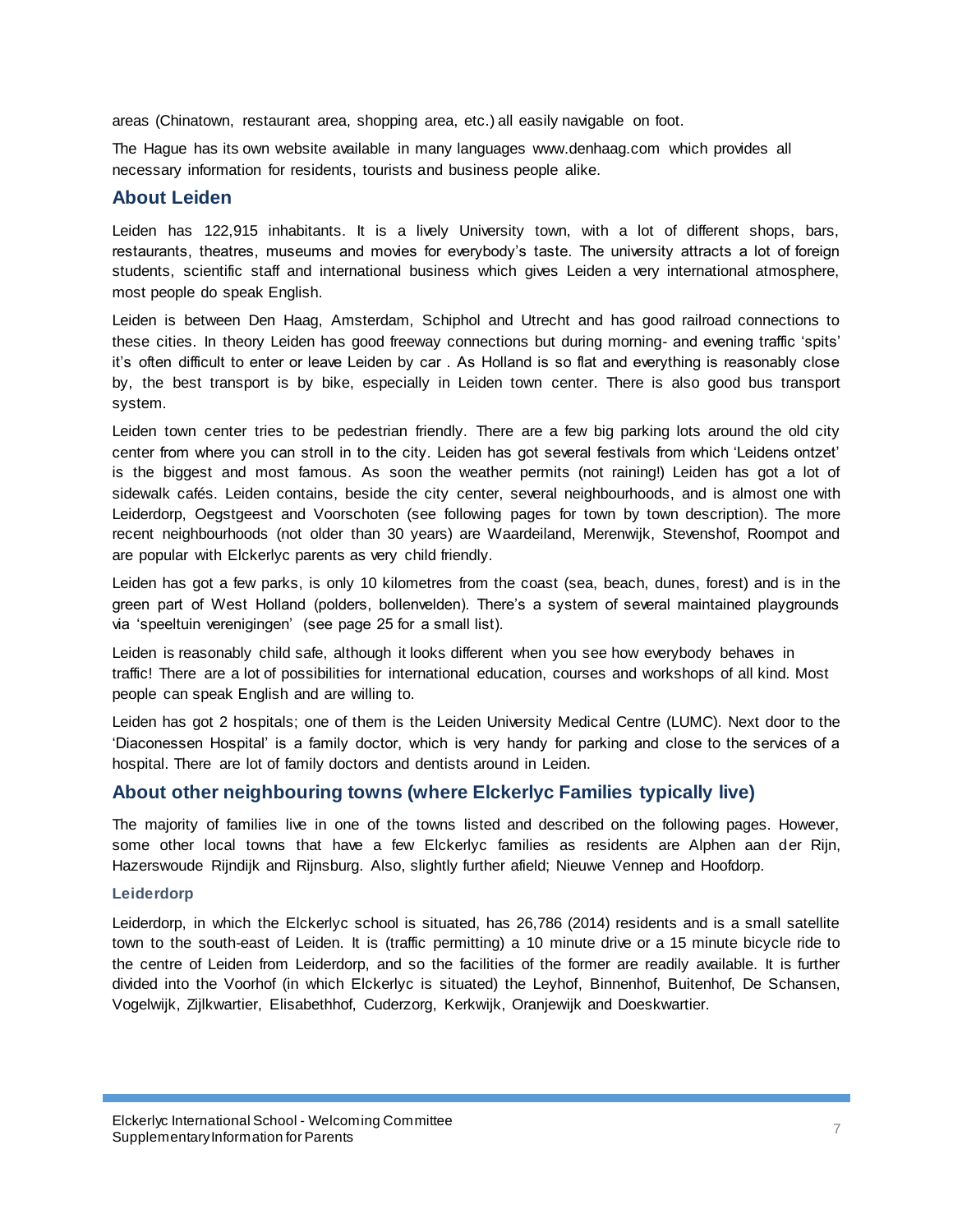Leiderdorp is fortunate to be blessed with one of the area's few "indoor" shopping centers "Winkelhof" which also has the advantage of being within walking distance from the school. Parking is free. There is also a smaller shopping centre, (Sandhorst Winkel centrum). Leiderdorp also has one of the area"s biggest shopping centers specializing in furniture and home furnishings called the "Wooon meubelplein" within walking distance of the school.

The Leiderdorp Geementehuis (Town Hall) is adjacent to the Winkelhof . Information about the town"s facilities can be found here. Also the following website (Dutch only): www.leiderdorp.nl

Leiderdorp is child friendly and has a lovely big wooded area called the "Park De Houtkamp" which is situated near the school. This is a large park with a children's play area and a "Dierenpark" (animal park). Children can enter the animal enclosure after 2:30pm. There is also an excellent indoor/outdoor restaurant near the animals.

There is also "De Bloemerd", a recreational area situated on the east side of Leiderdorp. A Football Club is situated here as are horse riding facilities and play areas for children. Other sporting facilities include local swimming pools "De Does" and the "Zijl", another swimming centre which is technically in Leiden but situated close to Engelendaal (Leiderdorp's main road).

Buses are the only form of public transport in Leiderdorp. Bus timetables can be found at the bus stops. Most buses travel via Leiden Centraal Bus and Train station. From here it is possible to catch the train to Amsterdam or The Hague (and other destinations). Leiderdorp is quite spread out and as such, even if you live in this town, this does not mean you will necessarily be able to come to school on foot, though cycling is a good solution.

#### **Oegstgeest**

Oegstgeest is a quaint town neighbouring the city of Leiden. It covers an area of 7.75 km2 and has 22,903 inhabitants (in 2014). 11 percent of that population being expatriates! Its charm is a blend of architectures dating back to the early 1900's to the newer estates of Poelgeest (2000) and Nieuw Rhijngeest being established in 2006.

The Kempenaerstraat and the Lange Voort shopping areas offer a diversity of shopping possibilities fit to cater to more than an individual's daily needs.

Playgrounds are in abundance and there are numerous recreational activities offered in Oegstgeest (e.g. swimming, football and hockey). The Rijnlands Lyceum offers an International Secondary School possibility and is located in the town of Oegsteest.

#### Website of interest

[www.oegstgeest.nl](http://www.oegstgeest.nl/) Provides council information in Dutch Gemeentegids (click on digitale gemeentegids) This is a guide to what official services are offered in Oegstgeest and where to find them. E.g. list of

doctors, dentists, toddler playschools (SKO), real-estate agents (Makelaars) and sporting activities offered.

Oegstgeest allows quick access to the A44 (Den Haag - Amsterdam) and is approximately a 20-minute drive away from Elckerlyc International School depending on traffic.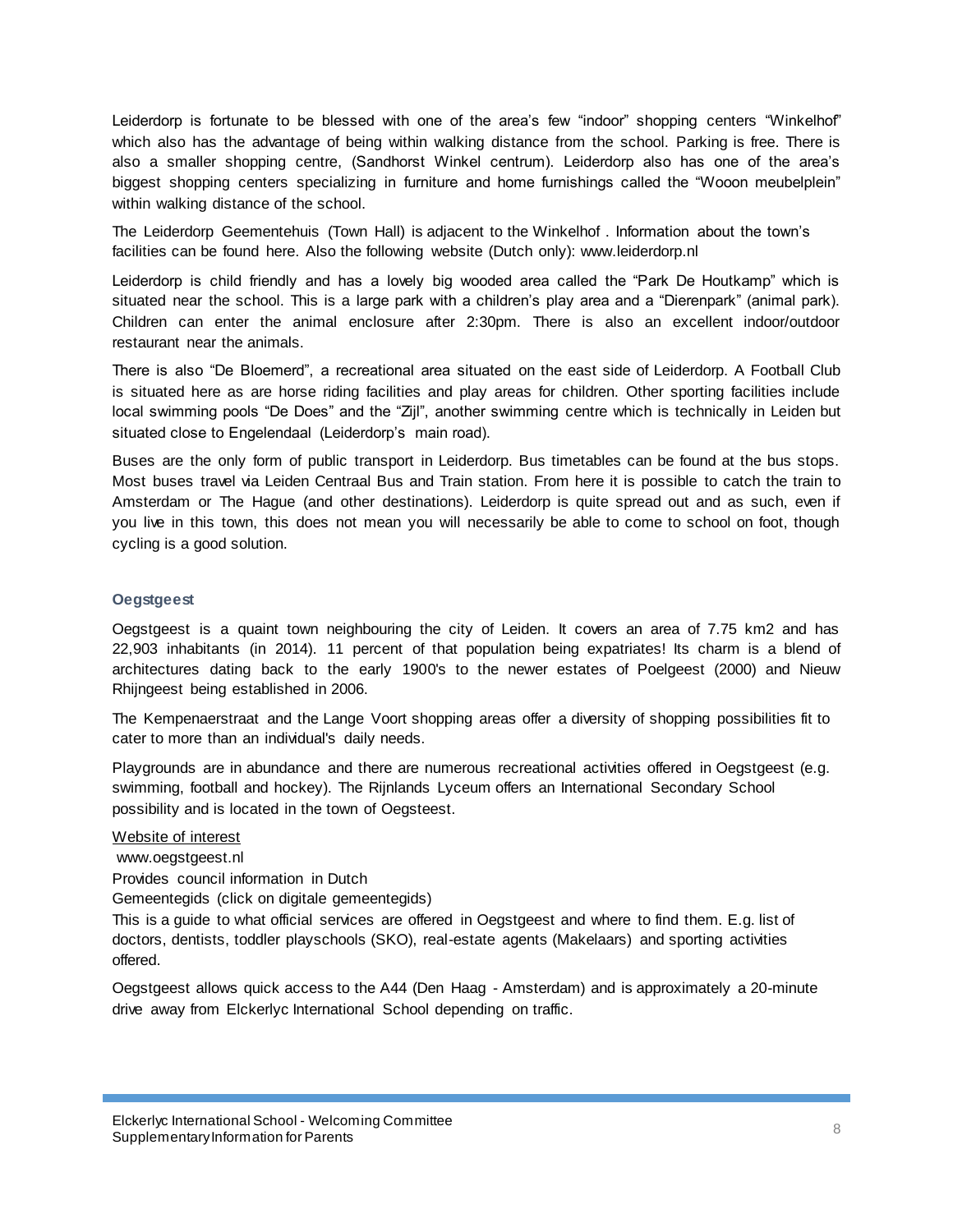#### **Warmond**

Warmond is a village north of Leiden, next to the larger town of Oegstgeest. The municipality covers an area of 14.42 km2 (5.57 mile2) of which 4.42 km2 (1.71 mile2) is water! It has a population of around 5000 and is less populated by expatriates than the neighbouring Oegstgeest probably owing to slightly higher house prices and less rental options. Together with Sassenheim and Voorhout, it became part of the Teylingen municipality on January 1, 2006. Warmond is located in an area called the "Dune and Bulb Region" (Duin- en Bollenstreek). Warmond is quite touristy and has a very quaint cobbled high street with many shops, restaurants (including the Moerbei which has a Michelen star!), and a supermarket Albert Heijn which is one of the few to open on a Sunday.

Parking in Warmond is difficult but it is a haven for bikes and boats! Every year in September there is a Boat festival and the biggest attraction of the town for visitors and residents is the Koudenhoorn recreational area with "dog-free" grassy areas, ferry boat (small!!) enabling visitors to walk on the polders, a small beach with sectioned off swimming area, a play park and a café which miraculously opens when it knows people will be there!

Schooling and daycare is in Dutch only. The town has all the facilities that one needs.

Transport (to and from school & Leiden/The Hague) is possible by bus and the journey by car to Leiden is 10 min / school is 20 min.....on a good day!

#### **Voorschoten**

Voorschoten is a town to the South West of Leiden with a population of approximately 24,978 (2014). The town has quite a large expatriate population mainly owing to the British School which has its senior section here. The town has all the facilities needed and is well located between Leiden and The Hague. The "old" centre of the town is typically Dutch and atmospheric (especially during the annual Horse Show held in August!).

The town has a train station (2 stops from Leiden), 3 supermarkets, a couple of banks, DIY shop, post office, chemists, clothes shops, cheese shop, 2 butchers, hairdressers, toy shops plus several restaurants if you like to eat out. The town also has several events in the year: The Weekend Of Voorschoten, Old Timers Day, Jazz weekends, plus antique markets, and geranium markets etc. It is also close to the A44 and A4 motorway, allowing good and easy access to Amsterdam/Den Haag etc. It is half an hour"s drive or train journey to Schipol airport, and approximately 40 min train journey to Amsterdam.

A selling point of the town is the large recreational area called "Vlietland" (www.recreatiegebiedvlietland.nl) where you can cycle, walk, go boating, swimming, laze on one of the small beaches and more! Basically a great place to come for the day......unfortunately it is not just the local residents that know about it!

There are only a handful of Elckerlyc families that live in this town and although it is quite near to the school, "as the crow flies", the route to school is often congested and there are a few bridges that open (even during rush hour!) to allow boats to pass under which can add a whole ten minutes to your travel time. Travel time is thus between 25 and 45 minutes to school. Leiden is closer and is easy by bike and bus.

For more information (in Dutch) [www.voorschoten.nl](http://www.voorschoten.nl/)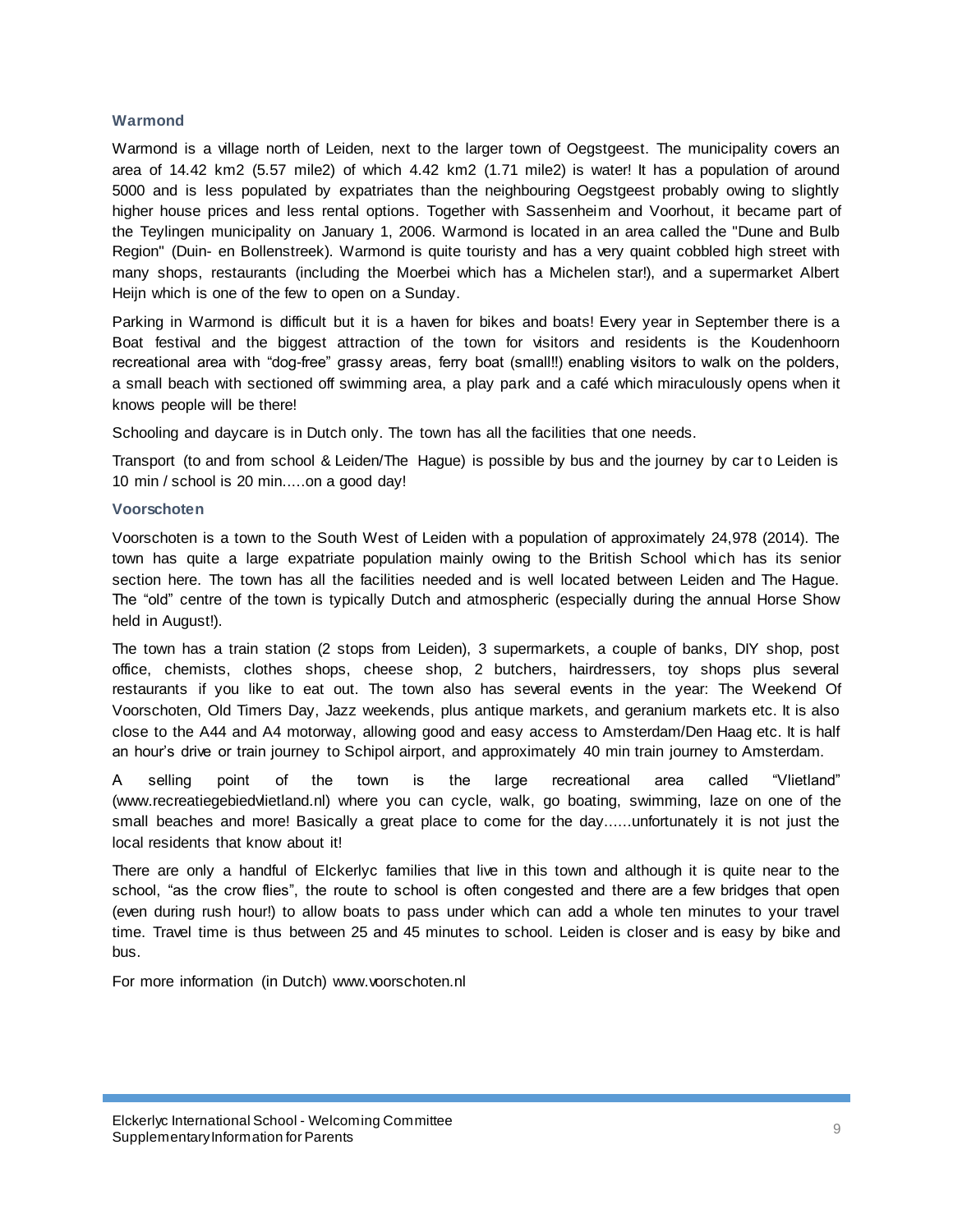#### **Voorhout**

Voorhout is a small town with a population of around 18,000 people. There are a few ex-pats here but are mainly Dutch residents. Voorhout is surrounded by bulb fields and looks spectacular in the spring. There is also a flower festival that passes through Voorhout every April. This attracts a lot of tourists and roads are closed most of the day.It is approximately 12 km from Elckerlyc school in Leiderdorp and by car, on a good day, you can be there in 20 minutes. On a bad day, it can take up to 45 minutes (this is rare). There are no direct links by bus, or train to Leiderdorp. It would mean, going into Leiden and catching a bus that drops you off 5 min from school.

There are good transport links in Voorhout. There is a train station and Voorhout is next to the A44 motorway, which takes you either in the direction of Amsterdam or to The Hague. Amsterdam is approx 33km and The Hague is approx 20km. Leiden is 7km. Trains run every 30 minutes into Leiden. Voorhout is also only 3km from the seaside resort of Noordwijk.

Although, not a vast amount of shops, there is everything you need. There are hairdressers, 3 supermarkets, post office, wine shops, clothes shops, banks, newsagents (which sell English books but no English newspapers), chemists, DIY shop, furniture shop, cheese shop, butchers and a few other shops. There are also restaurants, which serve good food and are very child friendly. There is also a pizza delivery shop. There is a large car park at the train station, which is free and you can also park in the supermarket car parks (although this is limited to 2 hours in some). There is plenty of street parking.

The rental market is comparative to the other areas around Voorhout, ie. Sassenheim, Leiden, Warmond etc. but buying a house in Voorhout, can be quite expensive. There are no run-down areas in Voorhout and the town is in a catchment area, where you pay that bit more for a house.

There are plenty of play areas for the children. There are several little parks amongst the estates and they tend to be very safe. There are often signs up that warn drivers that it is the childrens and cyclists right of way. As most of the residents in Voorhout are Dutch, most children tend to pick the language up very easily as they socialise with the Dutch children. There are Dutch primary and secondary schools in Voorhout but more information could be gained from the local gemeente.

#### **Rijnsburg**

Rijnsburg is part of the municipality of Katwijk and is especially known for its flower distribution and auction centers. Rijnsburg covers an area of just over 6 square kilometers, with a population of approximately 15,000 inhabitants. It is located near both the A44 and the N206. Only minutes from the beaches of Katwijk and minutes from Leiden, Rijnsburg is very well located and is approximat ely 15-20 minutes to the school (depending upon traffic).

Rijnsburg is easily accessed by bus but lacks a train station. The housing market is growing in Rijnsburg, with a lot of new construction taking place in the area. The market is quite stable as the prices tend to be less than the surrounding areas of Oegstgeest and Wassenaar. Rentals are limited but there is a good chance that if you find one, it will be located on a canal as there are several in this small village.

There are plenty of places to play and parking is free throughout the village. There is a limited expat population, therefore, the vast majority of the children living in Rijnsburg speak Dutch and limited English. The village has plenty of shopping options, a few cafes, a nice library, and beautiful churches.

#### **Wassenaar**

If you are in need of hearing your home language, you're sure to hear it in Wassenaar. Wassenaar is situated to the north of The Hague / Scheveningen and to the south west of Leiden. It is known as one of the most beautiful villages of the Dutch North Sea shore area and is home to a large expat community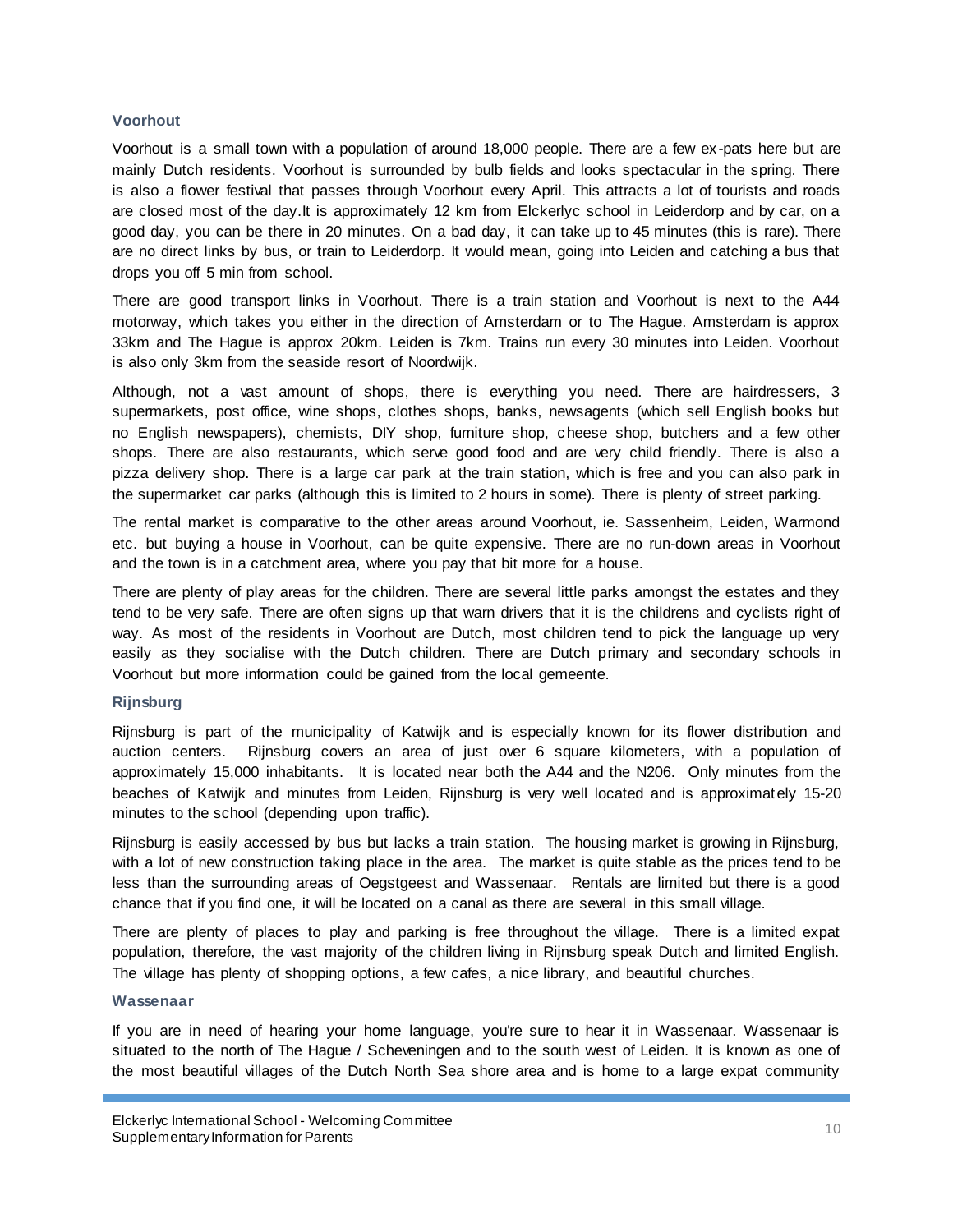from all parts of the world.

Wassenaar has approx. 26.000 inhabitants, 3.400 inhabitants have a different nationality than the Dutch. International day care in English is available as well as the American School of The Hague. Although Dutch, banks, shops and services are expat orientated and there is no problem getting along in English. In Wassenaar you will find shops with books and magazines in English and one of the local supermarkets holds British and American products.

The coastline of Wassenaar is over 8 kilometres long and covers an area over 60 square kilometre with lovely cafes and play areas for the children. For the adventurous types the "Duinrell" adventure park is just around the corner from the centre of the village or if preferred, take a bike through the dunes, wooded areas, estates and residences. The town has a green and rustic character and hardly has any industry.

Wassenaar has good access to the A44 (Den Haag - Amsterdam) and is 12km from the school however takes between 20 to 30 minutes to drive to school depending on traffic.

The website for Wassenaar also offers information in English, German and Spanish: www.wassenaar.nl

# **TRAVELING TO AND FROM SCHOOL AND PARKING!**

Parking in and around the school can be difficult. The school is in a residential area. The school has copies of a map with the best/closest areas to park and these may be obtained from the office. We have also attached a copy at the back of this information pack. Plan to arrive at school at around 8.15 which gives you time to park sensibly and have time to walk calmly to school (plus your place should be that bit nearer!) The parking spaces outside the school, in the lay-by, are just for "dropping off", your car should not be left in this zone unattended (unless outside usual drop off/collect times). Needless to say it is imperative for the good of the school that we ALL make an effort to be respectful to the local residents by parking in designated parking spaces. Please do not park in the parking lot next to the school.

The nearest bus stop is about 100 meters away from the school (mainly useful for residents of Leiden/Leiderdorp)

As with many places in Holland, it is often quicker to come by bike to school as you can park just in front and can follow the cycle paths which are much shorter than the roads! Even with three children this is possible as Holland has many ways of equipping ones bike for extra passengers! www.bakfiets.nl, www.followme-tandem.com and www.aanhangfiets.nl

#### **NATIONAL HOLIDAYS AND MAIN FESTIVITIES**

NATIONAL HOLIDAYS

| January 1    | New Year's Day                  |             |                    |
|--------------|---------------------------------|-------------|--------------------|
| March/April  | Good Friday                     | February    | Valen              |
|              |                                 | May         | Mothe              |
| March/April  | Easter Sunday                   |             | 1 <sup>st</sup> Mc |
| March/April  | Easter Monday                   | May 4       | Dode               |
| April 30     | Koninginnedag (Queen's Day)     |             | Day)               |
| May          | Hemelvaartsdag (Ascension Day)  |             |                    |
| May 5        | Bevrijdingsdag (Liberation day) | June        | Fathe              |
|              |                                 | September   | Prins              |
| May          | Pinksteren                      |             | third <sup>-</sup> |
| May          | Pinkster Monday (Whit Monday)   | October 4   | Diere              |
| October 3    | Leiden Onzet (end of siege of   | October     | Hallo              |
| Leiden) **** |                                 |             |                    |
| December 25  | Christmas Day                   | November 11 | St. Ma             |
|              |                                 | December 5  | Pakje              |
| December 26  | Boxing Day (Tweede Kerstdag)    | December 6  | Sinter             |
|              |                                 |             |                    |

MAIN FESTIVITIES February Beginning of Carnival

| February                      | Valentine's Day                       |
|-------------------------------|---------------------------------------|
| Mav                           | Mother's Day (1st Sunday after the    |
|                               | 1 <sup>st</sup> Monday after May 1st) |
| May 4                         | Dodenherdenking (Remembrance          |
|                               | Day)                                  |
| June                          | Father's Day                          |
| September                     | Prinsjesdag (Opening of parliament,   |
|                               | third Tuesday of this month)          |
| October 4                     | Dierendag (National Animal Day)       |
| October                       | Halloween                             |
| November 11                   | St. Maarten                           |
| December 5                    | Pakjesavond                           |
| December 6                    | Sinterklaas (St. Nicolas' birthday)   |
| **** - Applies only to Leiden |                                       |
|                               |                                       |

Elckerlyc International School - Welcoming Committee Eicherige international School - welcoming Committee<br>Supplementary Information for Parents 11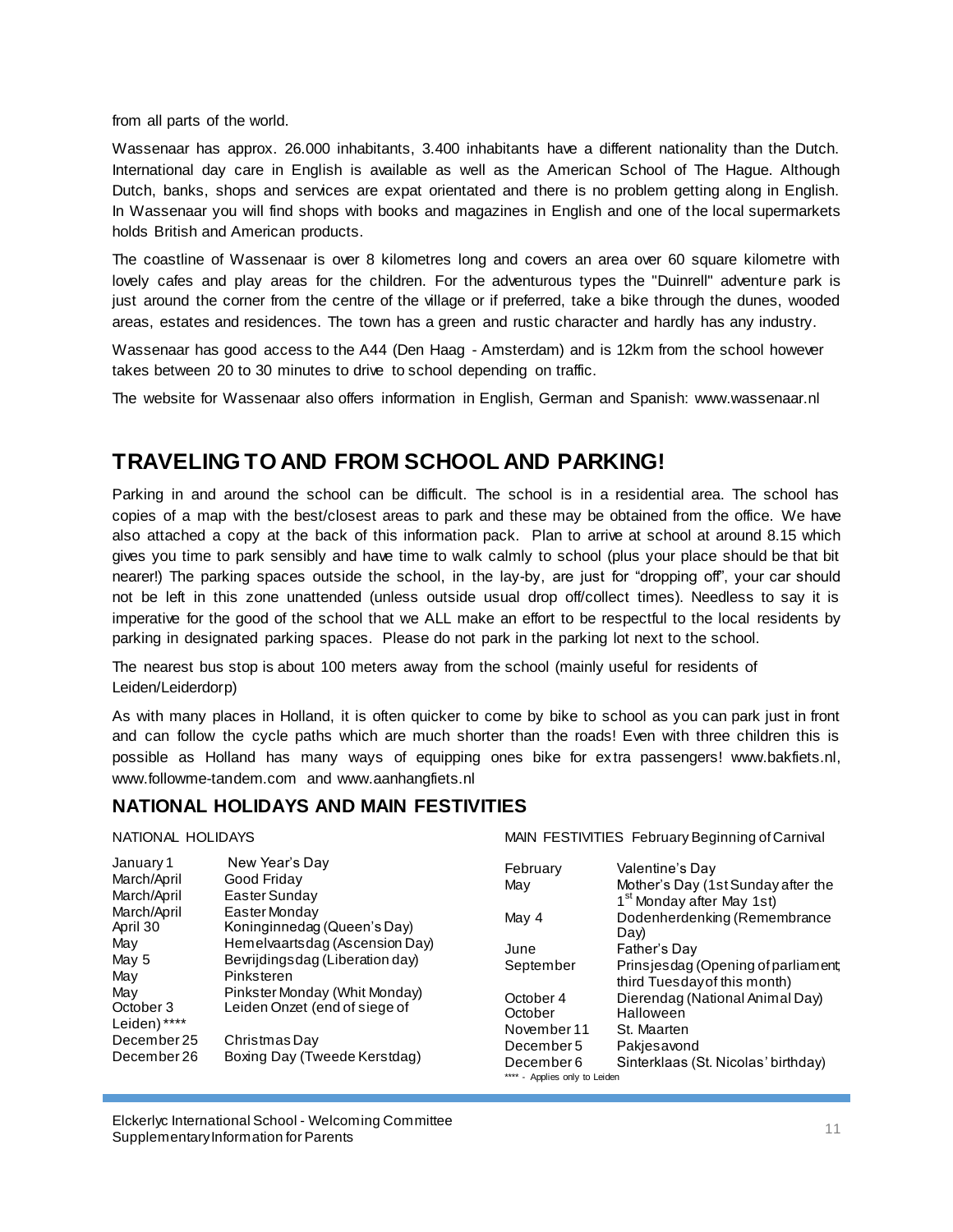# **TYPICAL DUTCH FESTIVITIES**

## **Carnival – February**

Carnival: the Dutch either love or hate it. Those who live below the rivers (Noord Brabant and Limburg) love it and celebrate it with passion. Virtually all businesses close in a three-day celebration of life, spring, beer and friendship. Dutch carnival has the same origins as Carnival in Rio de Janeiro: the period of excess preceding the period of self deprivation of Lent, and is about as wild... People get dressed up and go from café to café, singing songs, participating in parades and consuming large quantities of beer. There is no need to be afraid of this being a local festivity at which strangers are not accepted: strangers are accepted, and it is a great way to meet some new people. Breda, Den Bosch and Maastricht are three major venues.

#### **King's Day: April 30**

The Dutch are extremely fond of their Queen. Throughout history, the Dutch Royal family has been very popular and their birthdays have been celebrated with enthusiasm. As of 1898, Queen Wilhelmina's 18<sup>th</sup> Birthday, the holiday has been officially referred to as (literally Queen"s Day). Actually, April 30 is not Queen Beatrix" birthday, but her mother's, Princess Juliana. Queen's Beatrix" own birthday is in January, which is too cold a month for outdoor festivities. You can celebrate the Queen's Birthday either by visiting one of the two annually chosen towns or cities that the Queen visits on this day – and witness some true old fashioned entertainment – or you can visit some of the bigger cities. Amsterdam, in particular goes out on this day, with a vrijmarkt, a free market. People fill the streets in the centre of the city with stands run age 5 – 105, selling everything you can think of! The Vondelpark is reserved to mostly children who either sell toys etc. or perform songs or music. People from all over the world come to Amsterdam to enjoy the special atmosphere. Leiden and the surrounding towns have their own events (music, markets, etc.) on this day and/or on the  $5<sup>th</sup>$  May (see below)

#### **Liberation Day: May 5th**

On May 5 the Dutch celebrate the end of World War II. May 4, Remembrance Day 08.00 p.m., and May 5 (Liberation Day) have changed focus in the past years, as it is over 50 years ago that Holland was liberated from the German regime. These days, the celebrations focus on tolerance and anti-racism. On Liberation Day many street markets are held in the main cities, just as on King"s Day.

#### **Drie Oktober: October 3:**

Marks the liberation of Leiden on 2 and 3 October 1574 from Spain. There is a huge carnival in Leiden, live music, and lots of food! Two meals can be eaten during this time: *hutspot*, which is mashed potatoes, carrots and onions. The second meal is *haring en witte brood*, which is herring and white bread.

#### **St. Maarten: November 11**

The feast of St. Martin. It is not celebrated in all areas of the Netherlands but if it is children go door to door with a lantern singing Sint-Maarten songs and are given sweets or fruit.

#### **Pakjesavond / Sinterklaas: December 5 and 6**

December 6<sup>th</sup> is St. Nicholas' birthday, when according to legend, this 4th-century Saint gave gifts of gold to 3 poor girls for their dowries, a tradition the Netherlands emulates. Through the centuries, Sinterklaas has been considered the patron saint of children, as well as traders. Consequently, on December 5th, the evening before his birthday, he brings them gifts that are surreptitiously dropped off in a sack on the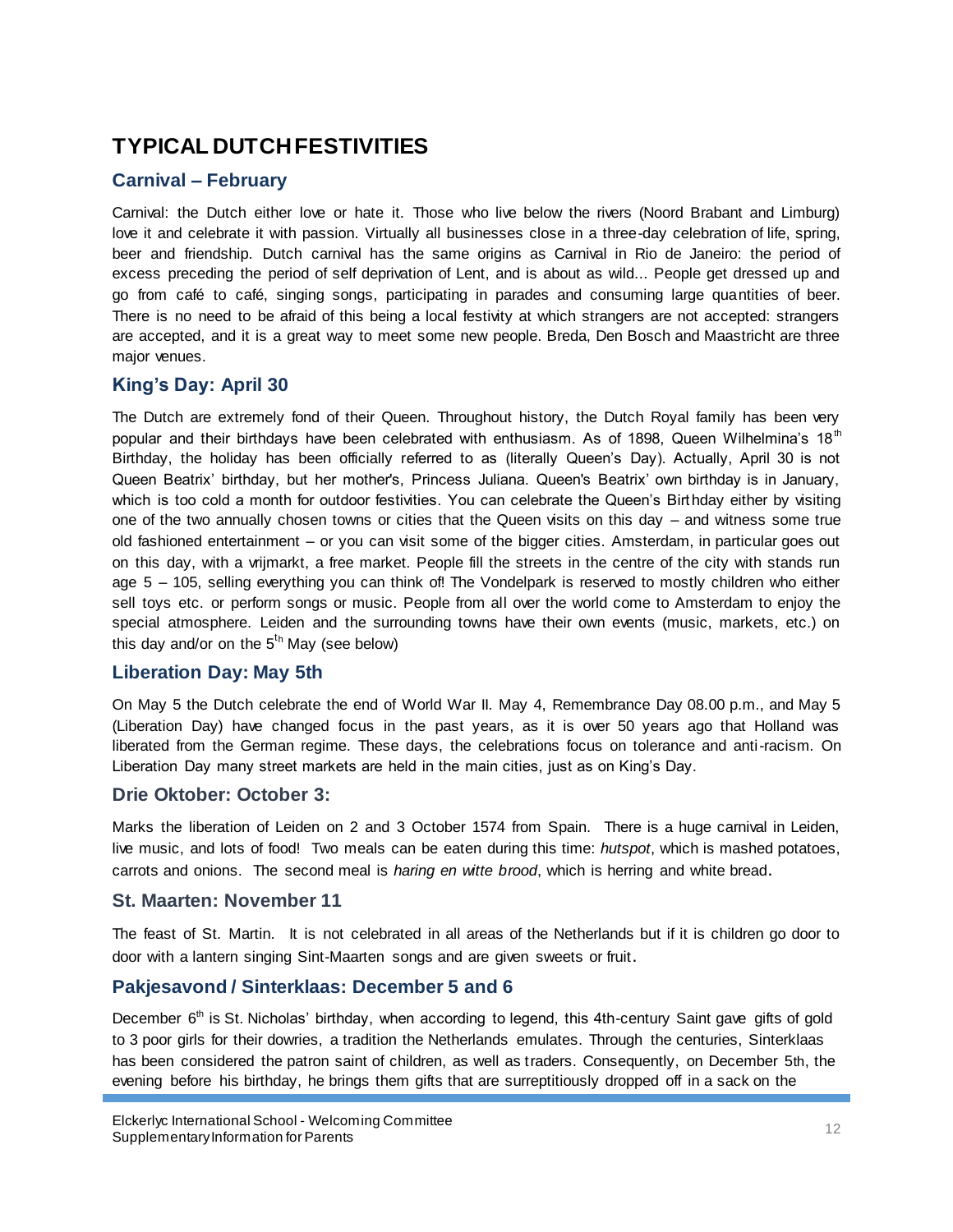doorstep of each household. During the evening, families exchange gifts, normally hidden somewhere or in something as a "surprise", and traditionally drink hot chocolate and eat banketstaaf, a pastry made of marzipan and almond paste.

Not only a holiday for children, grown-ups also like to participate in the fun by means of a gift (sometimes serious, often silly) with an accompanying poem to make fun of each other. Bear in mind that the Dutch love to tease .........the more they make fun of you, the more they like you!

The Dutch celebrate the arrival of Sinterklaas in the Netherlands on the 3 weekend in November. He arrives in a Dutch city with his steamboat and dozens of helpers, called Zwarte Pieten. One week later (normally on a Sunday), Sinterklaas arrives in the Amsterdam port and his entrance in the city is celebrated with a big parade throughout the centre.

We are really lucky here at the Elckerlyc as Sintaklaas visits us every year (often by bike rather than horse!) and he is welcomed by a chorus of song...in return his team of Zwarte Pieten distribute "pepernoten" and sweets and sometimes even climb on the roof!

#### **Christmas Day & New Year's Eve**

Christmas Day itself is normally reserved for religious observances, family get-togethers and dinner parties. Likewise, the stroke of midnight on New Year's Eve signals that it's time to pay a quick visit to your neighbours with good wishes for the coming year. A lot of people buy fireworks to start the New Year with a BANG!! New Year"s Day is a quiet continuation of the same.

#### **Dutch Announcements!**

If you see strange things hanging in windows do not be surprised. The Dutch traditionally advertise certain family events. For example: when students finish High School they receive their diploma and celebrate. Parents let the neighbours know their child has passed by flying the Dutch flag and dangling the child"s school bag out of the window. If there is no flag or bag, it"s not good news! You may even see an enormous stork sitting in someone's garden who has just delivered a new born baby, of course!

# **SPORTING EVENTS**

Holland is an excellent country for biking, it has an expended bike path system (the new knooppunt system is very user friendly and you do not even need to take a map along with you). These paths are also perfect for skeelering or roller- skating. Walking trails are also in abundance. The number of waterways, lakes and canals ensure the popularity of all kinds of water sports: sailing, motor-boating, canoeing, rowing, windsurfing, swimming and -in winter when it's freezing- skating.

Sports are very important in Holland, especially soccer. Every major city has its own team: Ajax (Amsterdam), PSV (Eindhoven) and Feyenoord (Rotterdam) have gained international fame. Dutch society virtually shuts down during World Cup events, while the population literally paint themselves and their surroundings orange (the colour of the Royal House) when The Netherlands are playing. All towns have an extensive aray of sports clubs and sporting activities on offer.

Another favourite sport is skating. During a cold winter, all Dutch people will go crazy. That is because during a really cold winter, everyone looks forward to the Elfstedentocht; that is, if it takes place. The Elfstedentocht, an 11-city marathon on ice, covers a course of almost 200 kilometres. From town to town huge numbers of spectators brave the cold to cheer the thousands of skaters. Leeuwarden, the capital of Friesland, has always been the start and finish. For the 11-city marathon to actually happen, the ice needs to be at least 15 centimetres thick, covering virtually the whole route! From 1909 this has only happened 15 times. The last Elfstedentocht took place in 1997.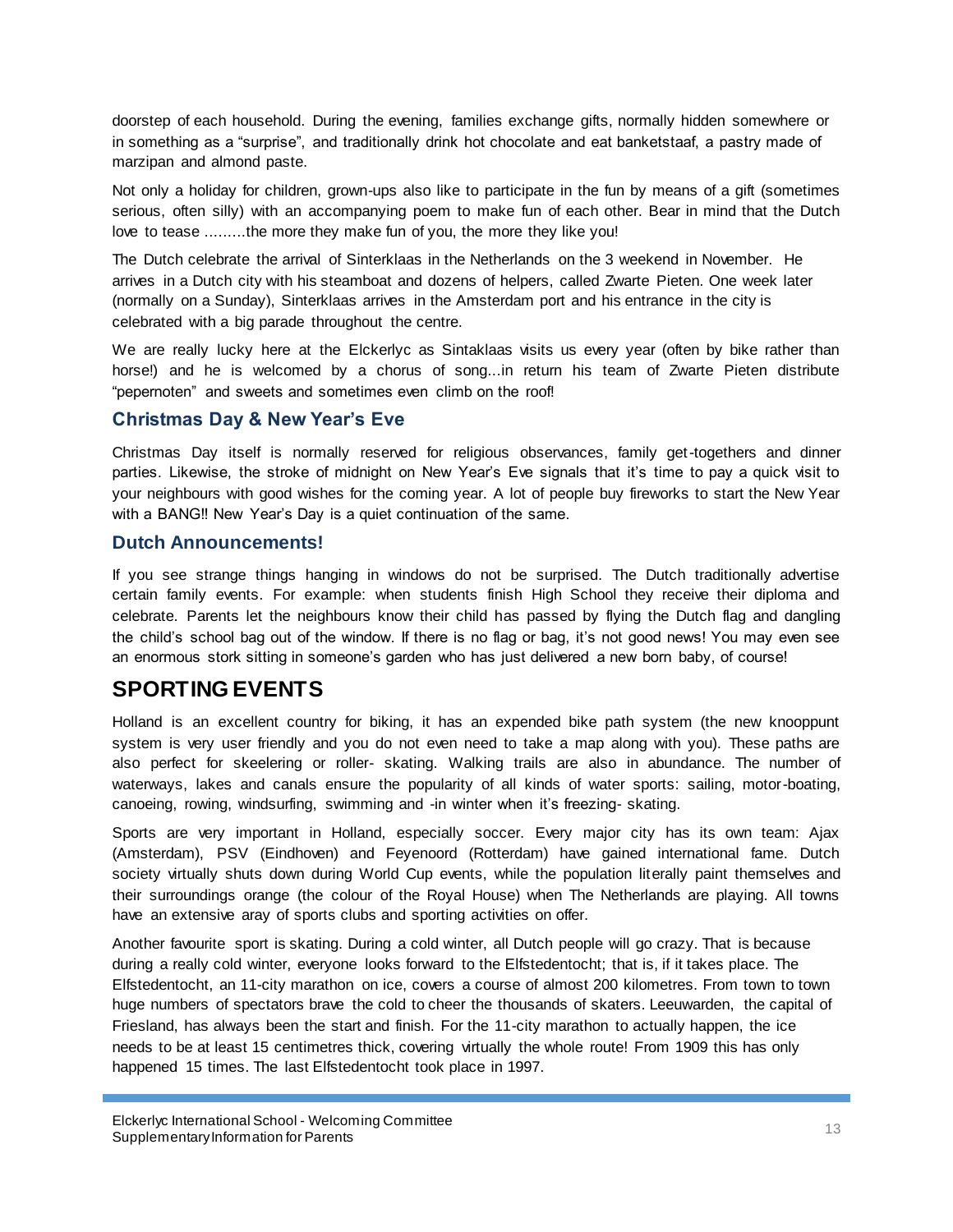Most years the small canals/waterways/lakes freeze at some point creating a magical atmosphere wherever you go. It really feels like everyone is out on the ice walking, sliding, skating, playing football, even attempting to cycle!

# **DUTCH CUSTOMS AND BIRTHDAY TRADITIONS**

Even when it is nobody's birthday, you are still confronted with birthdays every day! Most Dutch people display a birthday calendar in the bathroom, so as not to forget anyone"s birthday.

Remembering someone"s birthday is very much appreciated, so do send a card or call! The invitation to a birthday party is usually for 'coffee'; later on drinks are served. When visiting a Dutch friend at home, it is customary to take a bunch of flowers (quite inexpensive in Holland) or some candy. A bottle of wine is also appreciated. It is not a custom to open the bottle right away (as they do in some countries)

In general the Dutch do not feel comfortable with people dropping in unannounced, not even on a birthday! Shortly after arrival you will also notice that the Dutch congratulate not just the Birthday boy/girl but also all members of the family, friends, neighbours – basically anyone who happens to be in the room! This is very different to many other countries cultures so do not be taken aback or embark on lengthy explanations when your new neighbour kisses you and says "gefeliciteerd" even when it just your child"s birthday.

Birthdays are a big event at school and in other childcare establishments and the lovely tradition of "tracteren" (taking a small gift for all your fellow classmates/playmates or a cake to share amongst colleagues) is strictly adhered to and it is often the actual wrapping that is more important than the gift itself. In Holland, on a child's birthday they really are "King/Queen for a day"!

| Appelgebak<br>Appelmoes    | Dutch apple pie.<br>Apple puree. No children's meal is complete without apple mash<br>on the side!   |
|----------------------------|------------------------------------------------------------------------------------------------------|
| Drop or dropjes Liquorice. | The Dutch love liquorice and it comes in all shapes, sizes and<br>flavours.                          |
| Erwtensoep                 | Thick pea soup with lumps of ham and vegetable.                                                      |
| Haring                     | Raw herring served with raw onions.                                                                  |
| Hutspot                    | Mashed potato with onions, carrots, meat and gravy. Eaten<br>usually in winter.                      |
| Kaassoufflé                | Fried pancake filled with creamy cheese.                                                             |
| Kroket                     | Potato and meat (origin unknown) croquette, which can be spread<br>on bread.                         |
| Oliebollen                 | oval shaped doughnuts with raisons served warm with powdered<br>sugar (December). Truly scrumptious! |
| Stamppot                   | Mashed potato with cooked vegetables, meat or fruit.                                                 |
| Steak tartaartje           | Raw minced meat. Again, can be used as a sandwich filler.                                            |
| <b>Uitsmijter</b>          | Usually a cheese and ham open sandwich with semi-fried eggs on<br>top.                               |

# **DUTCH CUISINE**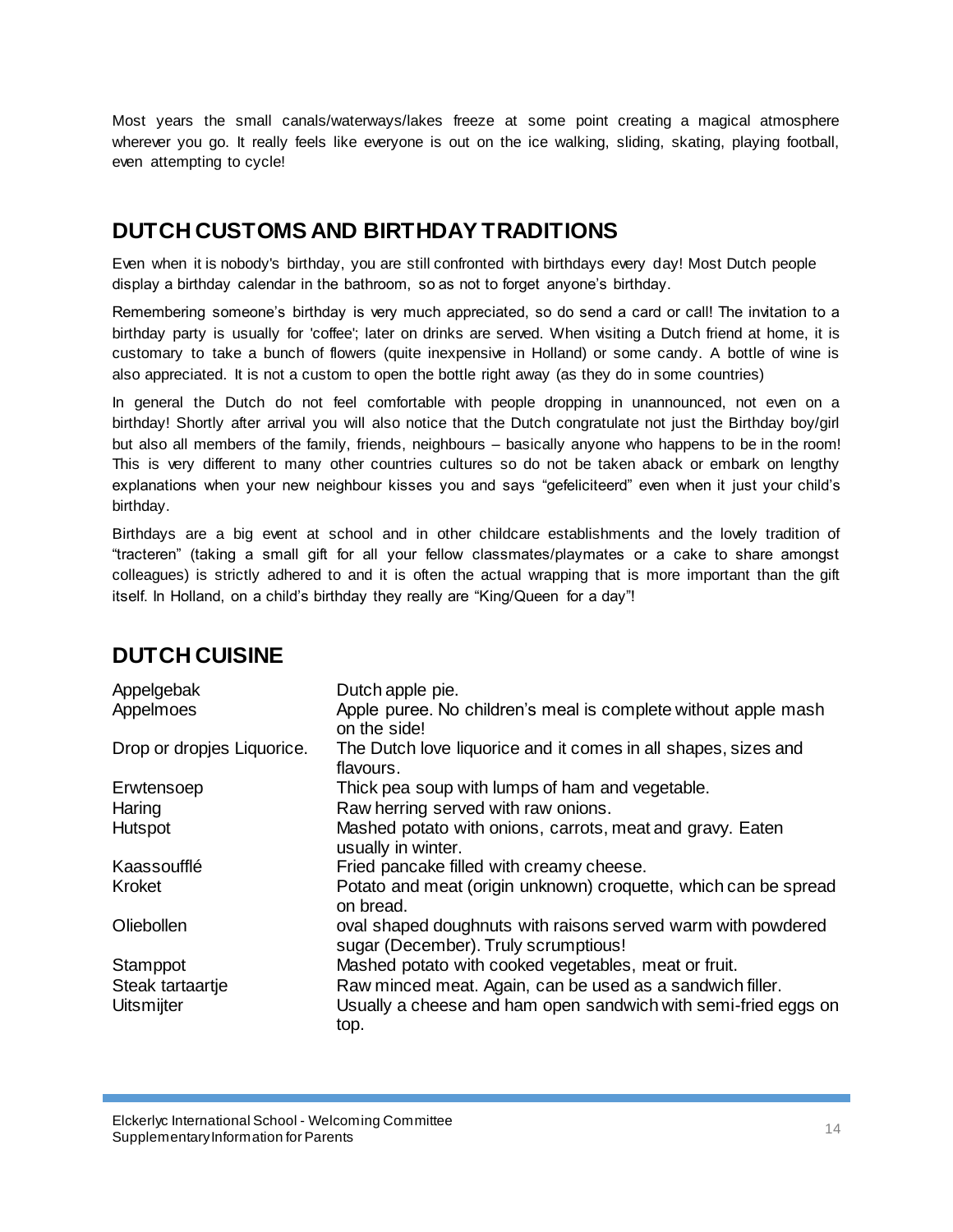# **PEOPLE & CULTURE: GETTING TO KNOW THE DUTCH**

Dutch culture may be totally different from your own, so it may be wise to read something about Dutch culture before you arrive in The Netherlands. The experience of cultural differences can be strange, but also enriching. Here is a small account of what to expect.

#### Introducing yourself

One of the first things that you will notice is that people do not always introduce themselves very well. On the other hand, it is generally appreciated if you take the initiative to introduce yourself. This may be different when you meet someone who is older or in some way senior to yourself. In this case, it is polite to wait until the other approaches you.

#### The three times kissing ritual

When you meet a person whom you do not know that well, you can just shake hands, and next time a simple "goeiedag' or 'hallo' will do. But for good friends and family, there is the kissing-ritual. Ladies first give each other three kisses on the cheek (right-left-right). Then the men follow, kissing a lady three times on the cheek and shaking hands with the men. The same ritual starts all over again when you leave. However, beware that not everyone likes to be kissed. When in doubt, don't!

#### Talking and social space

The Dutch have a very direct manner of speaking, especially when expressing their opinions. Also, they tend to talk with very short pauses, so that you hardly have time to interrupt. This can sound very rude when you are not used to it. You will also notice that Dutch people have a tendency to stand rather close to each other when standing in line. When this makes you feel uncomfortable, just keep in mind that many Dutch people don't appreciate this either. On the other hand, their personal social space is much wider and less intimate. Dutch people are rather reserved at first about their private life. But, once you get to know them better and they do discuss their personal lives, there are not many non- discussable subjects.

#### Phone calls

In the Netherlands it is considered rude not to say your name when answering the phone, or when making a phone call.

#### Social Visits Appointments

Amongst students it may be normal to drop by unannounced, Dutch people in general do not like unexpected visits. Beware that they may want time to prepare themselves for the occasion. When you want to visit them at home, it may be a good idea not drop by just like that, but to call first. You will notice that Dutch people, including students, use their "agendas" (diaries) quite a lot. In general it is not necessary to re-confirm appointments. Moreover, as long as you haven't cancelled, Dutch people will assume that the appointment still stands, even if it was made long ago. So, they will expect your visit at the time and date agreed.

#### Wait to be served

When you visit them at their homes, it is polite to wait to be served. After the first serving, they will probably encourage you to help yourself, and then it is OK to do so, but it may not be apprec iated if you are too forward. Even most of the time at parties like birthdays, it is customary that the host serves the guests. So, when Dutch people visit you, d o not forget to offer a second round of drinks, because they may not help themselves.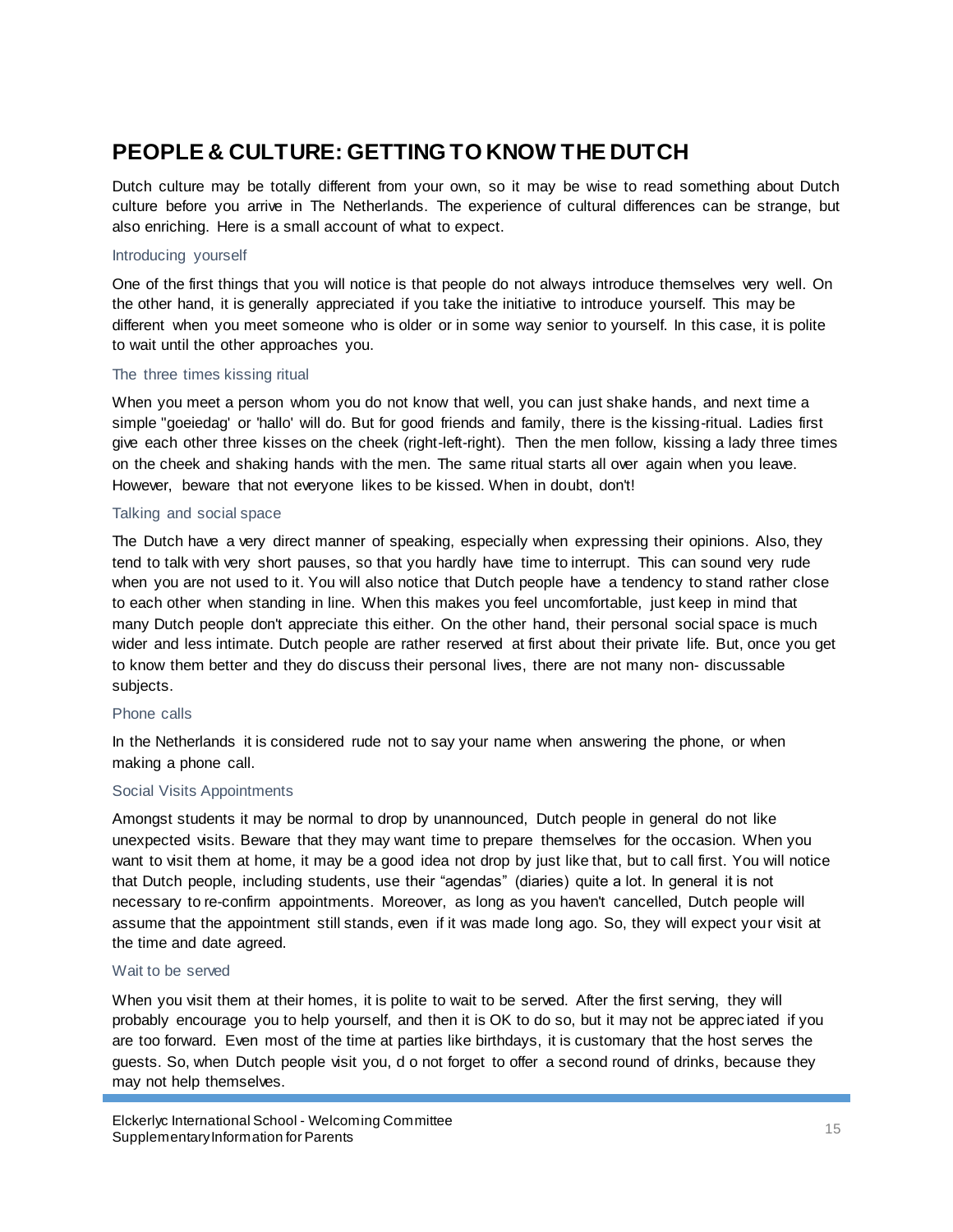#### **Gifts**

When you come for a visit at someone's house it is appreciated if you bring a gift, e.g. wine, flowers or chocolates. This is also appreciated on other occasions such as parties and birthdays. Gifts are generally small and not lavish, except for family or good friends. The receiver opens the gift immediately.

#### Gezellig& Gezelligheid

A typical Dutch word indicating a warm atmosphere is the word "gezellig". Translating the Dutch words gezellig en gezelligheid could be done with the words 'cosy' and 'cosiness'. But the meaning is more intense than the word 'cosy' rd refers to a warm and amicable atmosphere in which everybody is cheerful and happy.

#### The Consensus "Poldermodel"

Dutch people like to agree with each other. They dislike radical standpoints and usually try to see the other person's position. They are always looking for a solution which pleases everyone. Likewise, a consensus model called the Poldermodel characterises Dutch politics. This is the Dutch system in which the employers, the unions and the government sit around the table to come to labour agreements.

This consensus model has characterised Dutch society for many centuries. The origin of this is their struggle against water, which goes back to the Middles Ages. The time in which farmers , noble men, cities and other citizens had to co-operate in order to build dykes in the fight against water. The only way to do this was to work together whatever rank and wealth.

# **TIPPING GUIDELINES IN HOLLAND**

Tipping is not necessary in Holland, but in a café or pub rounding up the bill or leaving some change is appreciated. Tipping guidelines are different than the North American standard of 15%. If you are just having coffee or a beer, round up. If the service wasn't good ... don't tip. Waiters don't live by their tips here.  $\odot$ 

The Dutch government requires that all taxes and service charges be included in the published prices of hotels, restaurants, cafes, discos, nightclubs, beauty/barbershops, and sightseeing companies. Even taxi fare includes taxes and a standard 15% tip. To be absolutely sure in a restaurant, for example, that tax and service are included, look for the words 'inclusief BTW en service' (BTW is the abbreviation for the Dutch words that mean value-added tax) or ask. The Dutch are so accustomed to having these charges included that many restaurants have stopped spelling it out. A service charge is also generally included in taxi fares, but it is usual to round the total up to the nearest Euro plus 10% for extra good service. Porters, doormen and room service in Amsterdam hotels will expect a small tip for their services.

SUMMARY: To tip as the Dutch do, leave any small change up to the next euro in a cafe or snack bar; in a restaurant, leave up to the next 5 euro or more if you think the service was particularly good... If service wasn't good, don't tip at all!

# **TRAFFIC SAFETY**

#### **Cars**

In the Netherlands, children shorter than 1.35 meter must be in a child seat with the seat belt. On the market, three different seat types can be found, according to the weight and/or age of the child. Babies up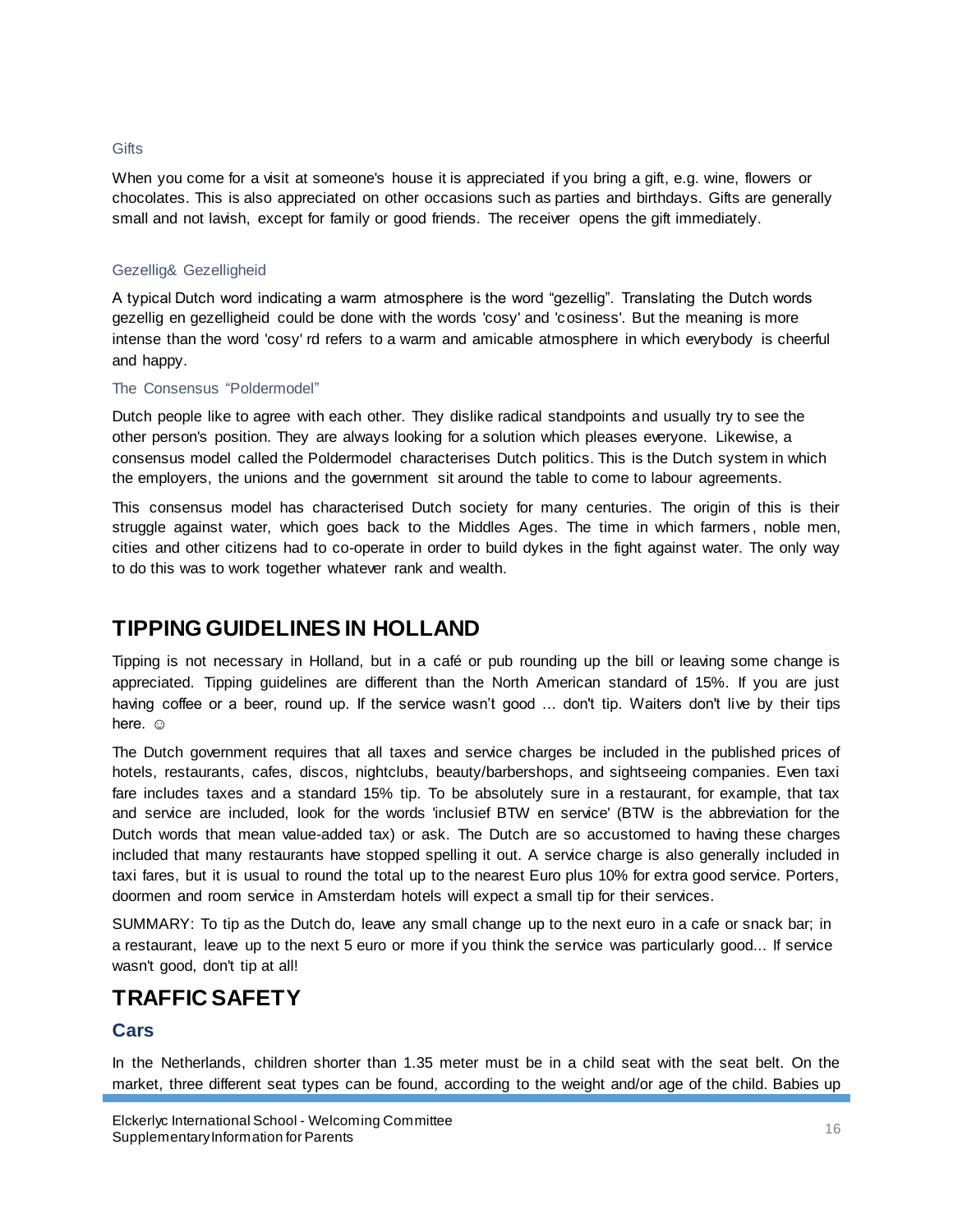to 12 months and/or 0 to 13kg require a baby car seat (sometimes called groep 0+) . Toddlers (peuters) between 9 months and 3.5 years and/or 9 to 18kg require the next size (groep 1). This is an upright car seat that is attached to the car using the car's seatbelt; the seat has its own restraints for the chid.

Children (kleuters +) between 3.5 and 12 years and/or 15 to 36kg require the next size child seat (groups 2 and 3). This is another upright car seat, but you use the cars seatbelt to secure your child. It has special slots for the seatbelt to go through, so the seatbelt does not go across your child"s neck. You can also use a booster seat, BUT you must make sure that the seatbelt does not cross your child's neck, but goes across their shoulders (you can buy specific clips for this). Take note, the website says that clips can only be used for children heavier than 36kg, and that the lower part of the seatbelt must rest across your child"s hips and not their tummy. Please see their website www.kinderzitjes.nl for further information. It is in Dutch, but does have pictures that will also be helpful. (March 2006 newsletter)

Children taller than 1.35 meters do not need a child seat of any kind, but the rules for positioning of seatbelt (as above) still apply. You can go to shops like Halfords and Prenatal for advice.

If you have an airbag in the front passenger side of car: it is forbidden to put a baby car seat there, unless you have the option of turning the air bag off. For children under 12, it is strongly advised that they also do not sit at the front. The impact of the airbag on young children has been known to cause some harm in certain circumstances. If there is nowhere else for your child to sit, and you cannot disable the air-bag function, then it is recommended that you move that car seat as far back as possible from the dashboard.

#### **Bicycles (fietsen)**

It is not obligatory to wear a helmet on a bike and the majority of cyclists don't however it is strongly recommended particularly for children. There are strict rules relating to lights on bikes and for those cycling without lights or inefficient lighting there is a potential €20 fine. Lights must be white or yellow at the front and red at the back. They must be visible (not covered by bags, clothes, etc.) pointing forwards and not flashing. It is recommended to have extra lighting on clothing. You should also have reflectors at the front, the back and surrounding the wheels (white stripe on the tyres). Lights should be used when visibility is poor not JUST when it is dark. You should always cycle on the "fietspad" (cycle path) sometimes separate, sometimes in red along the road. And needless to say get yourself a good strong lock with which you can lock your bike to something fixed and solid in addition to using the integrated bike lock that encircles the wheel. Bike theft in The Netherlands is rife!

#### **Scooters (brummers/snoorfiets)**

Scooters are in two categories: smaller ones known as "snorfiets" which must go on the "fietspad" (cycle path) and are limited to a maximum speed of 25 km/h. It is not necessary, though it is recommended, to wear a helmet. This speed is not always respected and care should be taken when cycling with children even when on a separate cycle path for this reason. The larger type "bromfietsen" (brummers) are generally not allowed on the cycle paths. A helmet is necessary on a brummer at all times. The max speed is 45km/h (occasionally a blue sign indicates that even "brummers" should ride on the "fietspad" and in this case the max speed is 30 km/h!)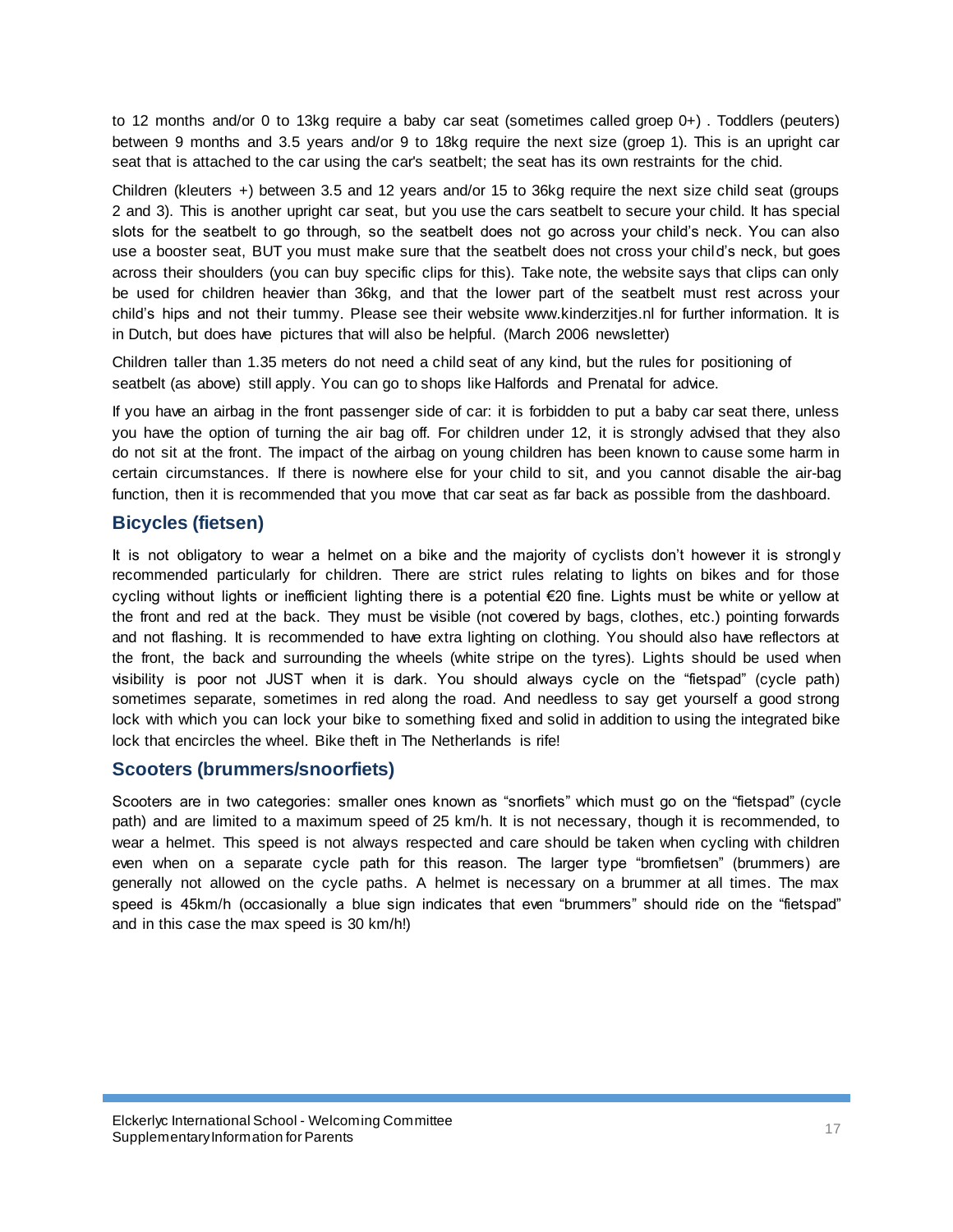# **HEALTH IN HOLLAND**

## **Huisarts (Family Doctor/General Practitioner - GP)**

If you feel unwell, you should consult the Huisarts. A huisarts is a doctor you choose and register with and to whom you go first when you are ill. You visit your GP first with all questions and complaints you may have regarding physical and mental health and sickness. You are required to be registered with a GP. If they have a large number of people on their books they may not accept you as a patient. You must just keep trying different practices until you find one! The great majority of medical and hospital staff speak English, so language is usually not a problem. The GP will provide medical advice and prescribe medication as necessary. He/she also plays a proactive role in deciding whether it is necessary to visit a specialist or not. To see a specialist you must get a referral from your GP in order to gain access and also in some cases to ensure the refund of expenses. Some hospitals have special agreements for expatriates (set up in an attempt to facilitate direct access to specialists, something which is common in many other countries and which can lead to frustration in The Netherlands and among expatriates). At present these are: The International Health Centre in Scheveningen (multi-lingual) and the EXPAT paediatric clinic at Bronovo in The Hague.

#### **Emergencies outside office hours**

If you need to see a doctor outside office hours, phone your GP. On the answering machine you will hear options of who you can call. Since January 2007, emergency care outside the working hours is combined with the emergency help (first aid) of Alrijne Ziekenhuis (Rijnland Hospital) in Leiderdorp and LUMC in Leiden, collectively called: spoedposten Zuid Holland Noord (emergency posts of South Holland North). The telephone number of the latter is: 0900 513 8039, or you can visit www.shrnet.nl.

#### **Health specific to children**

The consultatieburau  $\left($ <4) and the schoolgezondheidszorg  $(4 - 19)$  together form the jeugdgezondheidszorg (Childrens Healthcare).

Consultatiebureau: This is responsible for providing routine healthcare and checking the development of your child from birth until she/he starts primary school at the age of 4. When you have registered with the Gemeente (Town Hall/City hall) in the town where you are living, you will automatically be contacted by them. You will also requested to provide information regarding your child"s previous vaccinations.

School-Gezondheidszorg: From the age of 4 to 19, checking the development of your child becomes the responsibility of the school gezondheidszorg. From the first visit, a book will be given to you containing information on health and development. This book will also contain appointment details at the clinic along with weight and measurements at each visit. There's room for you to make a note of when your baby has reached certain milestones in his/her development. This book is also available in English and is called Het Groeiboek or Growth Book (information may be found in www.groeigids.nl)

Contact your local gemeente for Health care facilities in your town.

## **Hospitals**

There are three main hospitals in the area. The Alrijne Ziekenhuis (hospital) is visible from Elckerlyc across the roundabout on Persant Snoepweg. There are Huisarts (General Practitioner) surgeries within and just behind the hospital, and most medical specialities are also available. The LUMC (Leiden University Medical Centre) is situated behind Leiden Centraal Railway Station. The Diaconessen Huis on the border of Leiden and Oegstgeest. All three hospitals have an A&E (accident and emergency department).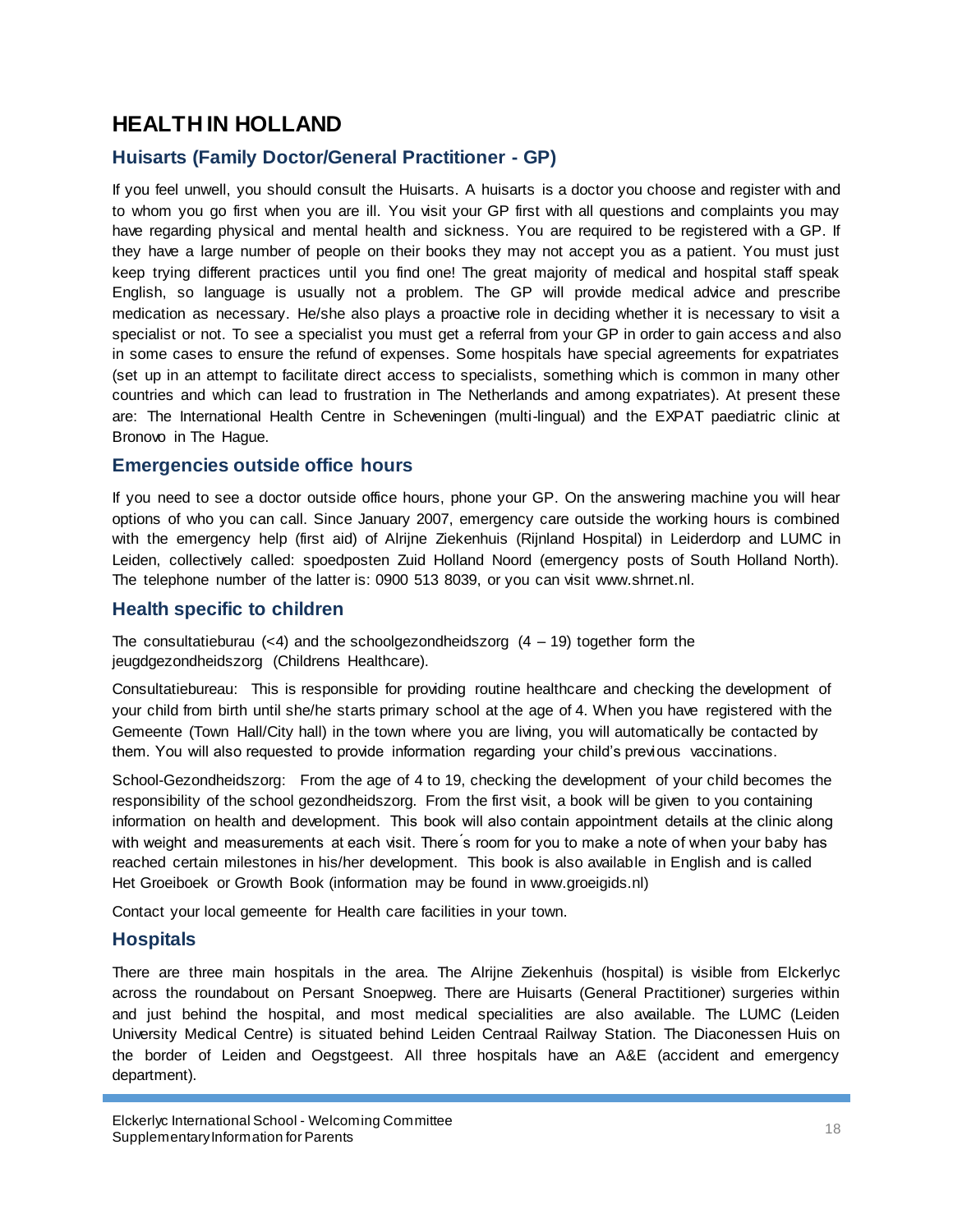## **Dentists**

A dental practitioner can be found by looking in the Telefoongids (Yellow Pages) under "Tandarts". As with the Huisarts you might have to ring around before you find one who will accept you as a patient.

# **GENERAL INFORMATION ABOUT DAY CARE FOR CHILDREN**

## **Day Care / Nursery (also called "Kinderdagverblijf" or "Opvang")**

Kinderdagverblijf or Opvang as it is sometimes called is day care for children from 6 weeks to 4 years old. Day care means the children are cared for in a nursery atmosphere where they eat, drink, rest, play and have nappy changes and are supervised by group leaders who have taken a 2-year professional child care course. Day care does not normally include any educational programme other than potty training. Children maybe in vertical groups i.e. 0-2 years or 3-4 years old or in horizontal groups i.e. 0-4 years old. Dutch law limits the number in every kinderdagverblijf, and requires one group leader on duty per 5 children. Normally groups are 10 to 12 children and 2/3 group leaders. Kinderdagverblijf/Opvang times tend to be from 07.30am to 18.00pm, with one snack morning and afternoon and one lunch meal i.e. a sandwich (hot meals are not normally provided). Kinderdagverblijf/opvangs can be either owned privately or run by SKON (an organization Holland wide that regulates opvangs). Please see page 19 for Day care Services by town.

Day care is either paid for by parents or subsidised by an employer and some day care centres specialize in both or one of these groups. Working parents who privately pay for day care can claim back some of this cost as tax relief, but only if both parents are working.

Privately owned opvang can set their own pricing, however, most conform to the Dutch legal regulations and pricing is similar countrywide. The table below will give you an indication of pricing. Please note that many opvang require a parent to purchase a minimum of 1  $1/2$  day's day care.

#### **After School Care ("naschoolse opvang")**

This is provided by some care centres, but is often an independent day care facility. Care is provided after school hours until 6.00 p.m. in most sites. After School Care is open and available during the yearly school holidays (but prices may be higher than during school periods).

#### **Childminders/Host Parents ("Gastouders")**

These are private persons who offer day care or after school care in their own homes for up to 4 children as well as their own children, (more than 4 children means an opvang license is required). Under Dutch law Gastouders are affiliated with a Gastouder Bureau and have been validated as not having a criminal record, and parents can claim tax relief for such care. Gastouders can set themselves up without belonging to any organisation however parents must then realise that there is neither police check nor tax relief available. There is normally an organisation in each area which manages Gastouders locally. Telephone your Gemeentehuis for their number and name.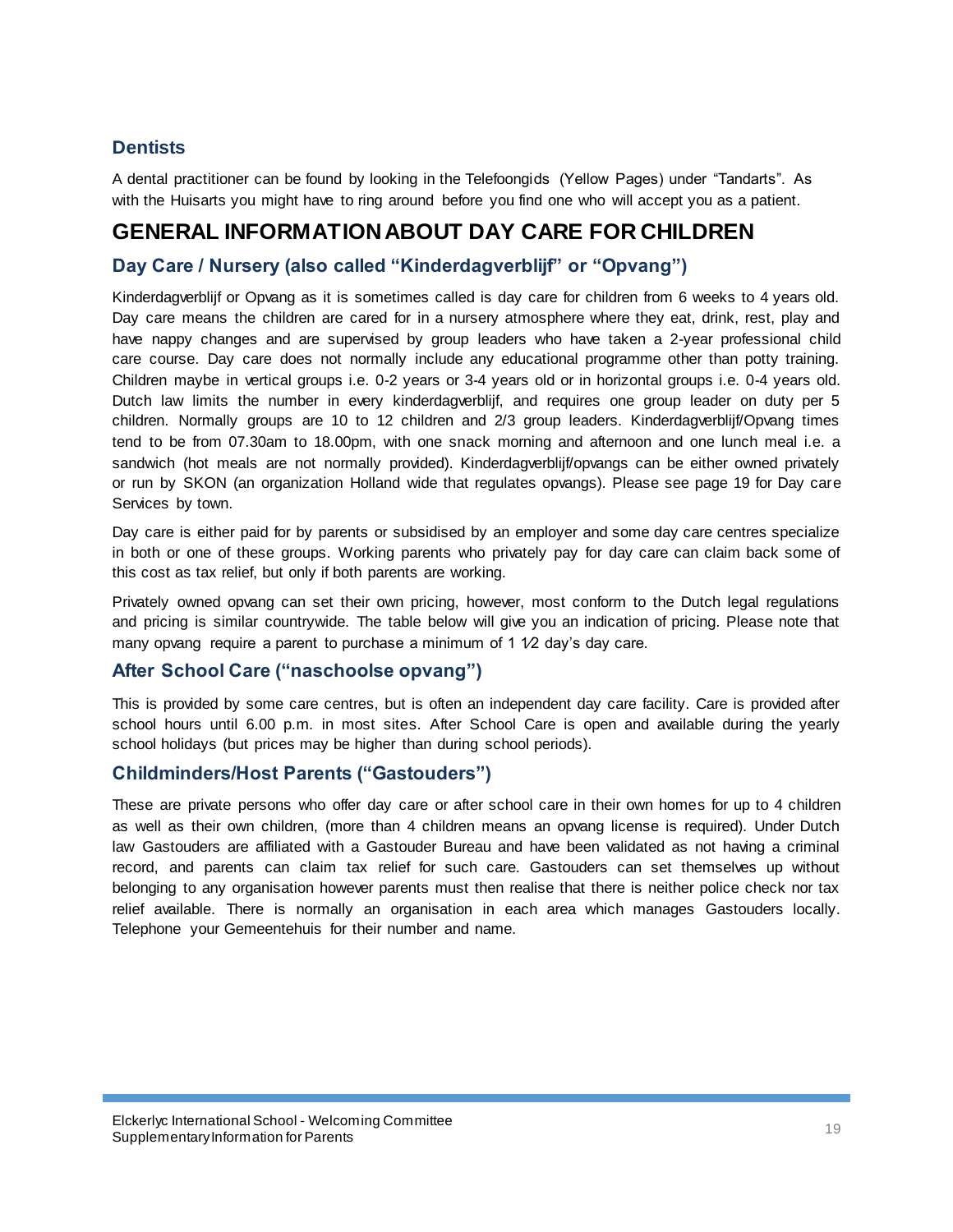## **Play School ("Peuterspeelzaal")**

This is a pre-school type environment for children from  $2.5 - 4$  years old. The emphasis is on play not education although children will learn through educative games and crafts. The day after the child turns 4 they start school.

Day care services in Holland do not meet the demand and unfortunately long waiting lists of up to one year or more greet the parents phoning for a place. A phone call to one of the local town SKO"s will put provide you with details and places and put you on a waiting list. This is worth doing even before you know exactly where you are living although they do prefer to know your address in advance! Depending on which town you live in day care service may have a wait list.

#### **Playgroups (also known as parent/toddler groups)**

(see page 24) A playgroup (the English term) is not a form of childcare (it has been mentioned in this section in order to stress this!). A "playgroup" is usually on a once a week basis in the morning for approximately two hours and is a place where a parent takes his/her child to play amongst other children of the same age (usually  $0 - 4$ ). It is an excellent means of meeting people (for kids and parents) who are in a similar situation but is not a form of childcare as a parent must be with the child at all times. There is usually a small fee of 3€ to 4€. Playgroups often organise social events outside "playgroup" hours.

# **DAY CARE ESTABLISHMENTS IN AND AROUND LEIDEN**

Please note that the following list is not exhaustive. In many towns there is one organisation ("SKO – Stichting Kinder Opvang" for example in Oegstgeest) which manages places in crèche/peuterspeelzaal for the whole town with regard to the state run facilities.

#### **LEIDEN**

Teddy Kids Palace, daycare Address: Herenstraat 64, Leiden More Info: www.teddykids.nl

BSO 't Kasteel Roomburg Address: Van Vollenhovenkade 20, 231 3 GG LEIDEN More Info: www.tkasteel.nl

BSO Basisbende Bakboord Address: Oppenheimstraat 8a, 2313 JE LEIDEN More Info: [www.smallsteps.info](http://www.smallsteps.info/) KDV Peuterpalet Address: Oppenheimstraat 4-b, 2313 JE LEIDEN More Info: www.smallsteps.info

KDV Flowerkids Madelief Address: Hoge Rijndijk 13, 2313 KE LEIDEN More Info: www.flowerkids.nl

KDV en BSO Konijn Address: Drie Octoberstraat 27, 2313 ZM LEIDEN More Info: www.smallsteps.info

KDV Joepie, Turkoislaan Address: Turkooislaan 131, 2332 RK LEIDEN More Info: call 071 -5730861 www.tomtiedom.nl

## **LEIDERDORP**

VSO Haantje de Vroegste Address: Hoofdstraat 84, 2351 AM LEIDERDORP More Info: [www.kinderopvang-leiderdorp.nl](http://www.kinderopvang-leiderdorp.nl/)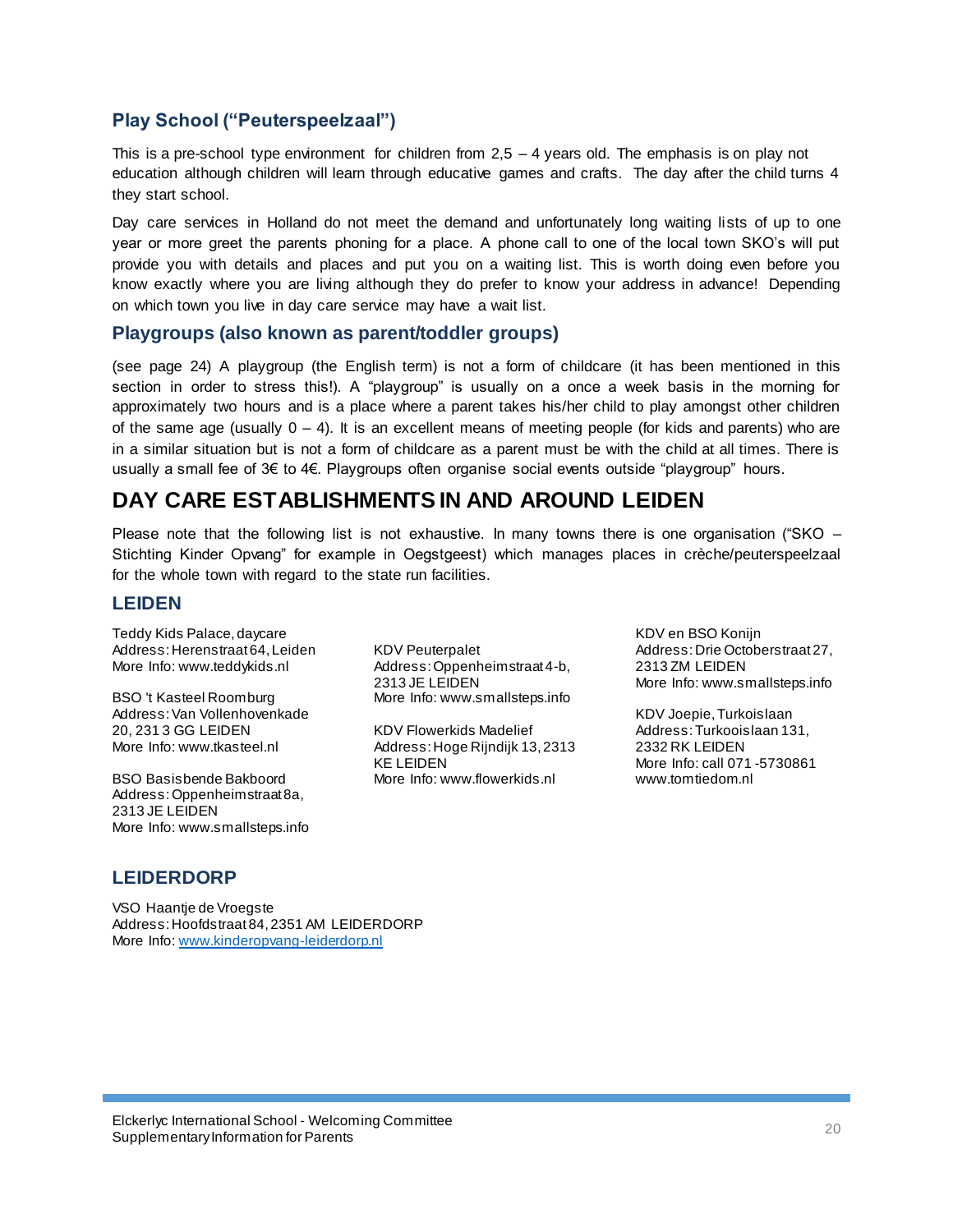## **OEGSTGEEST**

SKO buitenschoolse opvang de Vogels Address: Jac. P. Thijsselaan 69, 2341 PM **OEGSTGEEST** www.sko-oegstgeest.nl

SKO kindercentrum De Kindertuin Address: Jac. P. Thijsselaan 84-d, 2341 PD **OEGSTGEEST** www.sko-oegstgeest.nl

KDV Kindergarden Oegstgeest Address: Rhijngeesterstraatweg 40, 2341 BV **OEGSTGEEST** www.kindergarden.nl

Gastouderbureau De Kinderkoffer Address: Lavendelhof I, 2343 CW OEGSTGEEST www.sko-oegstgeest.nl

# **VOORSCHOTEN**

KDV & BSO De Sterrenboom, day- and after-school care Address: van Beethovenlaan 10-b, 2253 BE **VOORSCHOTEN** www.kindex.nl

KDV & BSO De Hummelhof, day- and after- school care Address: Johan Willem Frisolaan 16, 2252 HG **VOORSCHOTEN** www.kindex.nl

KDVIBSO Bibelebon, day- and after-school care Address: Aletta Jacobsplantsoen 101, 2253 RP **VOORSCHOTEN** www.kindex.nl

#### **WASSENAAR**

TASID, The Activity Shop International Daycare (also preschool and after-school care) Address: Hallekensstraat 28a, Wassenaar 070 5146738 [www.tasid.nl](http://www.tasid.nl/)

The Clown Club, daycare Address: Johan de Wittstraat 33, Wassenaar www.theclownclub.com

# **USEFUL WEBSITES**

| www.homeinleiden.nl         | JUST ONLINE for everything about living in and around the Leiden area. It<br>includes many of the subjects covered in this pack, some in more detail. Highly<br>recommended!                     |
|-----------------------------|--------------------------------------------------------------------------------------------------------------------------------------------------------------------------------------------------|
| www.leiden.nl               | Useful information about the city of Leiden                                                                                                                                                      |
| www.access.nl-org           | Is a not-for-profit organization supporting the Expat community in the<br>Netherlands.                                                                                                           |
|                             | You can phone them for any subject and someone will try and help you.                                                                                                                            |
| www.xpat.nl                 | A very useful website giving good advice and information about living in The<br><b>Netherlands</b>                                                                                               |
| www.passionateparenting.nl  | Organising workshops and seminars on a variety of subjects relating to raising<br>children in general and also specific to expatriate life (Raising Bilingual Children,<br>Nomad Families, etc.) |
| www.visitholland.nl         | English edition of the Dutch VVV site.                                                                                                                                                           |
| www.goudengids.nl           | The Dutch yellow pages.                                                                                                                                                                          |
| www.kinderen.startpagina.nl | Kids quide in English.                                                                                                                                                                           |
| www.britsoc.nl              | News and information prepared by the British Society of Amsterdam                                                                                                                                |

Elckerlyc International School - Welcoming Committee Eicherige international School - welcoming Committee<br>Supplementary Information for Parents 21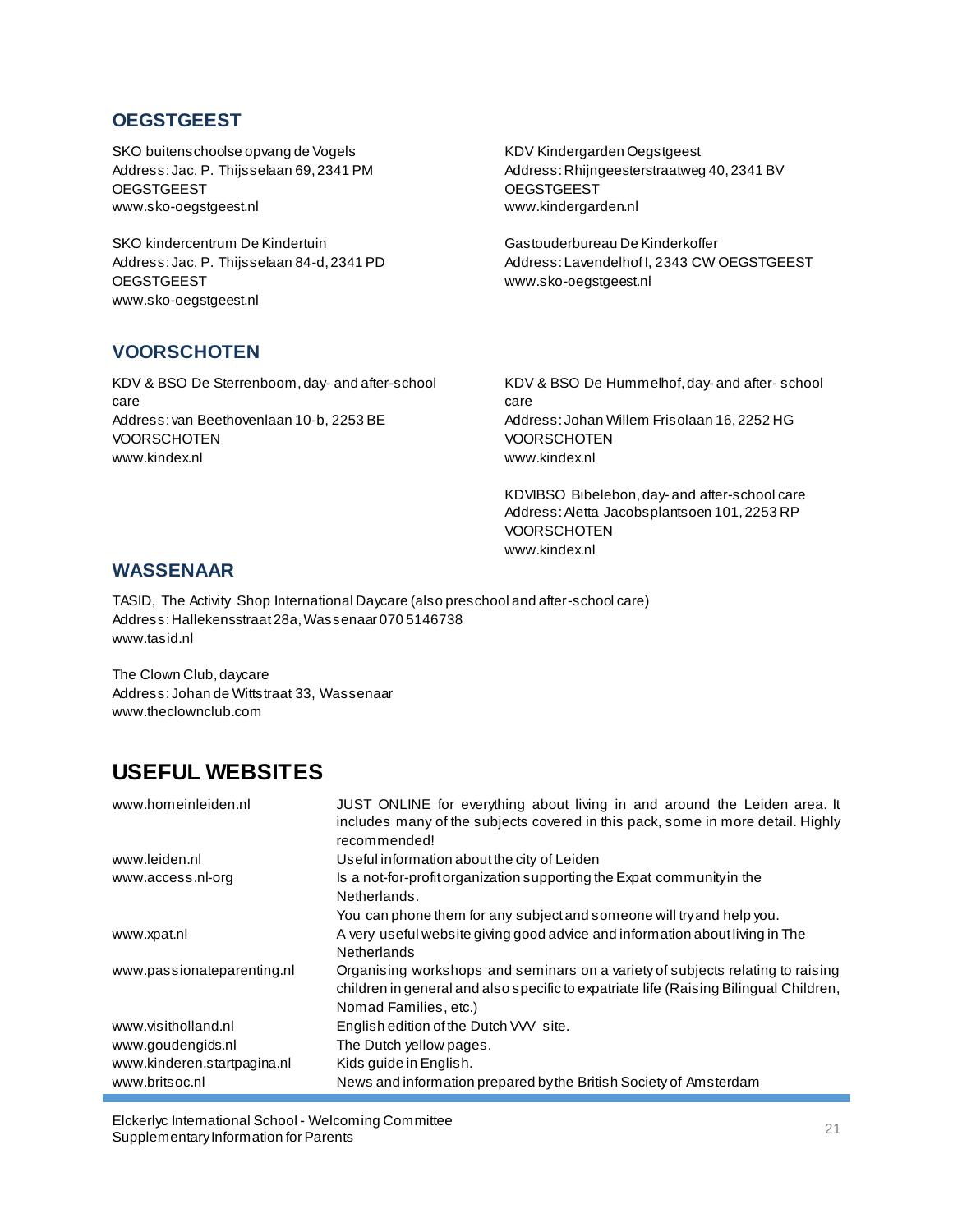| www.startpagina.nl                | Has an A-Z index to link you to everything. For instance: train timetables, yellow<br>pages, and certain shops. It is in Dutch, but most of the things you will probably<br>be able to understand. |
|-----------------------------------|----------------------------------------------------------------------------------------------------------------------------------------------------------------------------------------------------|
| www.sportfondsen.nl               | Gives you details of all swimming pools in the Netherlands together with facility<br>details.                                                                                                      |
| www.gifwijzer.nl www.gifgevaar.nl | Information relating to poison symbols on packaging, what to                                                                                                                                       |
|                                   | do in case of emergency etc. Poison/poisoning (gif/vergiftiging)                                                                                                                                   |
| www.bbc.co.uk                     | Lots of fun and educational things to do for children.                                                                                                                                             |
| www.vanstockum.nl                 | Online bookshop with English books                                                                                                                                                                 |
| www.bol.com                       | The biggestonline shop in the Netherlands with English books and much more.                                                                                                                        |
| www.museumkaart.nl                | The museum card is a 35Euros pass which allow you to visit manymuseums in                                                                                                                          |
|                                   | the Netherlands for free within 1 year.                                                                                                                                                            |

#### **DUTCH NEWS IN ENGLISH**

| www.expatica.com/netherlands/<br>www.dnd.nl | Has information on just about everything<br>Dutch news digest                 |
|---------------------------------------------|-------------------------------------------------------------------------------|
| www.dutchnews.nl                            | Dutch news (in English)                                                       |
| www.nu.nl                                   | Dutch news in Dutch (very good website for the people who are learning Dutch) |

#### **TRAFFIC INFORMATION**

| www.anwb.nl                         | Traffic information                                                      |
|-------------------------------------|--------------------------------------------------------------------------|
| www.reiziger.connexxion.nl/web/show | Public transport information                                             |
| www.knmi.nl                         | Weather information                                                      |
| www.weer.nl                         | Weather information                                                      |
| www.ns.nl                           | Train information. Often a good idea to apply for the discount (korting) |
|                                     | Card (on site in English) as it gives you travel after 9.00 a.m on       |
|                                     | weekdays and all day weekends and national holidays for up to five       |
|                                     | people with a 40% discount. The cost of the card is often re-imbursed    |
|                                     | within a few trips.                                                      |
| www.9292.nl                         | Complete route planner for public transport from "door to door" – in     |
|                                     | Dutch and English. Gives you all the aoptions from A to B and cost.      |

#### **FINDING ACCOMODATION**

www.funda.nl www.sublet.com [www.pararius.nl](http://www.pararius.nl/) www.vijfsterrenleiden.nl [www.expatriates.com](http://www.expatriates.com/) www.justlanded.com [www.directwonen.nl](http://www.directwonen.nl/)

## **USEFUL PHONE NUMBERS**

Leiden area code 071 Free number 0800 Premium rate 0900 Emergency number for police, ambulance or fire 112 Dutch speaking clock 0900 8002 Local operator 0800 0101 International operator 0800 0410 Mobile phones will always start with 06 National directory enquiries 0900 8008 International directory enquiries 0900 8418 Postal information phone line 0800 0417 Central Medical service in Leiden area (Doctor available from 5 p.m to 8 a.m during the week and the whole week-end).

0900-5138039 (always call before you go) for more info: www.shrnet.nl Doktersdienst (Doctor available from 5 p.m to 8 a.m during the week and the whole week-end and national holidays). Only for : Hillegrom, Katwijk, Lisse, Noordwijk, Noordwijkerhout, Oegstgeest, Rijnsburg, Voorhout, Sassenheim, Valkenburg,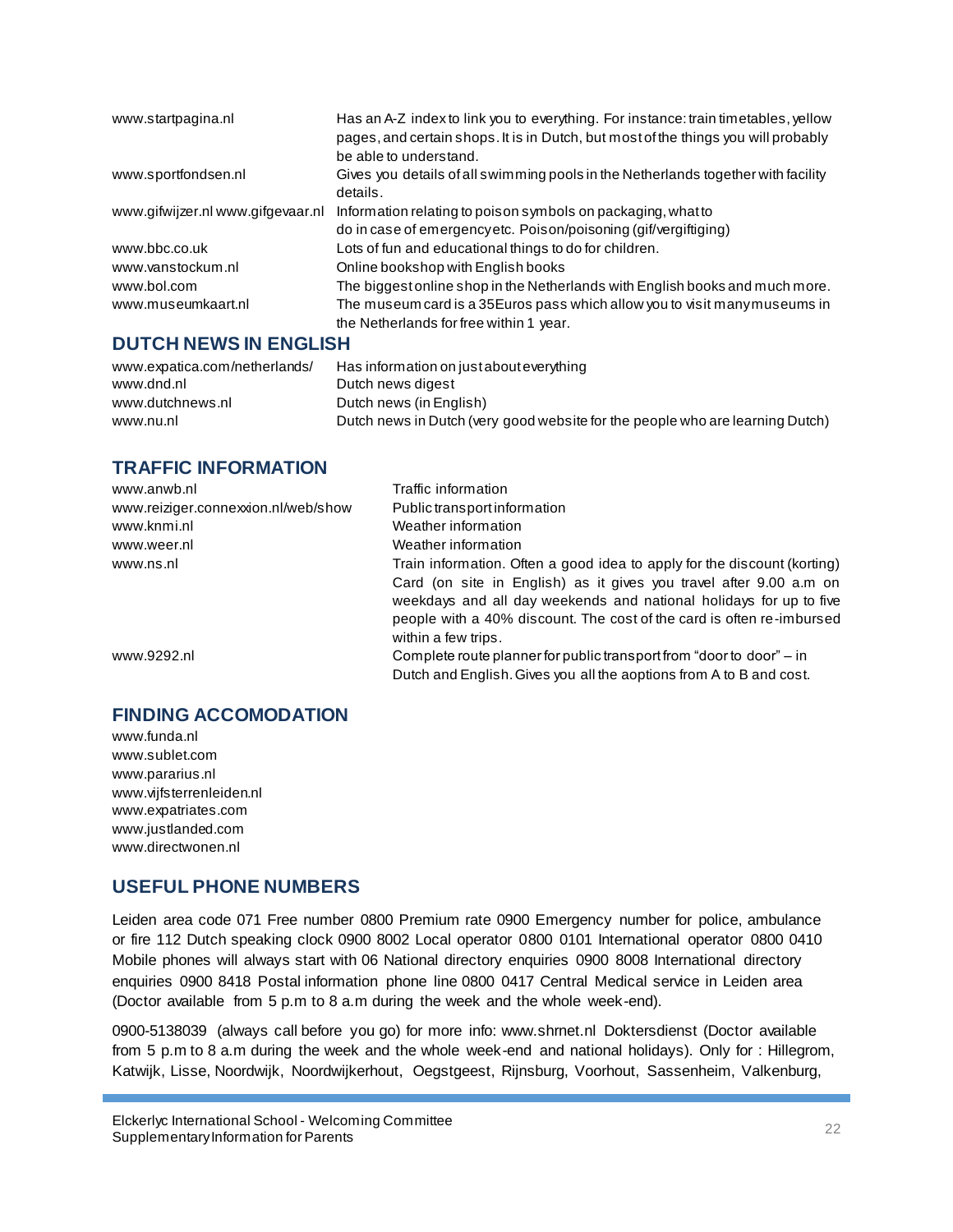#### Warmond

0252-240212 (always call before you go) for more info: www.dddb.nl

#### **USEFUL BOOKS & MAGAZINES**

Kidsgids What to do with the kids in the Netherlands. This book is no longer published but copies may

be left on some shelves! Here"s Holland Very useful book with a lots of info about the Netherlands and what to visit and what to do.

The book is written with "residents" of Holland in mind as opposed to "tourists" Family Matters A brand new magazine for parents living in The Netherlands in English All ANWB maps & guides The ANWB (Dutch Motoring Organisation) often has shops next to the VVV (Dutch Tourist Offices) in towns selling outdoor clothes and an enormous selection of guides and maps for walking, biking, sailing and general travel brochures. They also provide a breakdown service and a as a member you are entitled to a discount on your shop purchases

# **SHOPPING**

#### **General Opening Hours**

Monday 12.00 - 18.00 Tuesday 09.00 - 18.00 Wednesday 09.00 - 18.00 Thursday 09.00 - 18.00 (late night, koopavond, till 21.00 Leiden) Friday 09.00 - 18.00 Saturday 09.00 - 17.00 Sunday (12.00 -17.00 where open)

Most towns, even the smaller ones have one night in the week when they are open late. To check late night and Sunday opening hours www.koopzondagen.net

Most supermarkets are open around 8.30 and close around 20.00

#### **A few tips for useful shops when you settle in at home and at school!**

#### **Home**

[www.ikea.nl](http://www.ikea.nl/) **There** is a debate as to whether Haarlem or Delft is nearer! It depends heavily on traffic but one thing is certain the Delft Ikea is bigger and brighter!

www.praxis.nl or www.gamma.nl (look under "bouwmarkten" for opening times and stores)

[www.karwei.nl](http://www.karwei.nl/) These are the most common DIY/Hardware stores in the area

#### **School**

Gym Shoes: usually white, navy or black and often available before the beginning of term in Van Haren and Nelson shoe shops or year long in Piet Kerkhof www.pietkerkhof.nl

Lunch Boxes/Drink Containers/Small school rucksacks: can be found before term time and throughout the year, albeit less of a selection, in Blokker, Intertoys and Bart Smit (toy shop)

This list is not exhaustive.

Elckerlyc International School - Welcoming Committee Eicherige international School - welcoming Committee<br>Supplementary Information for Parents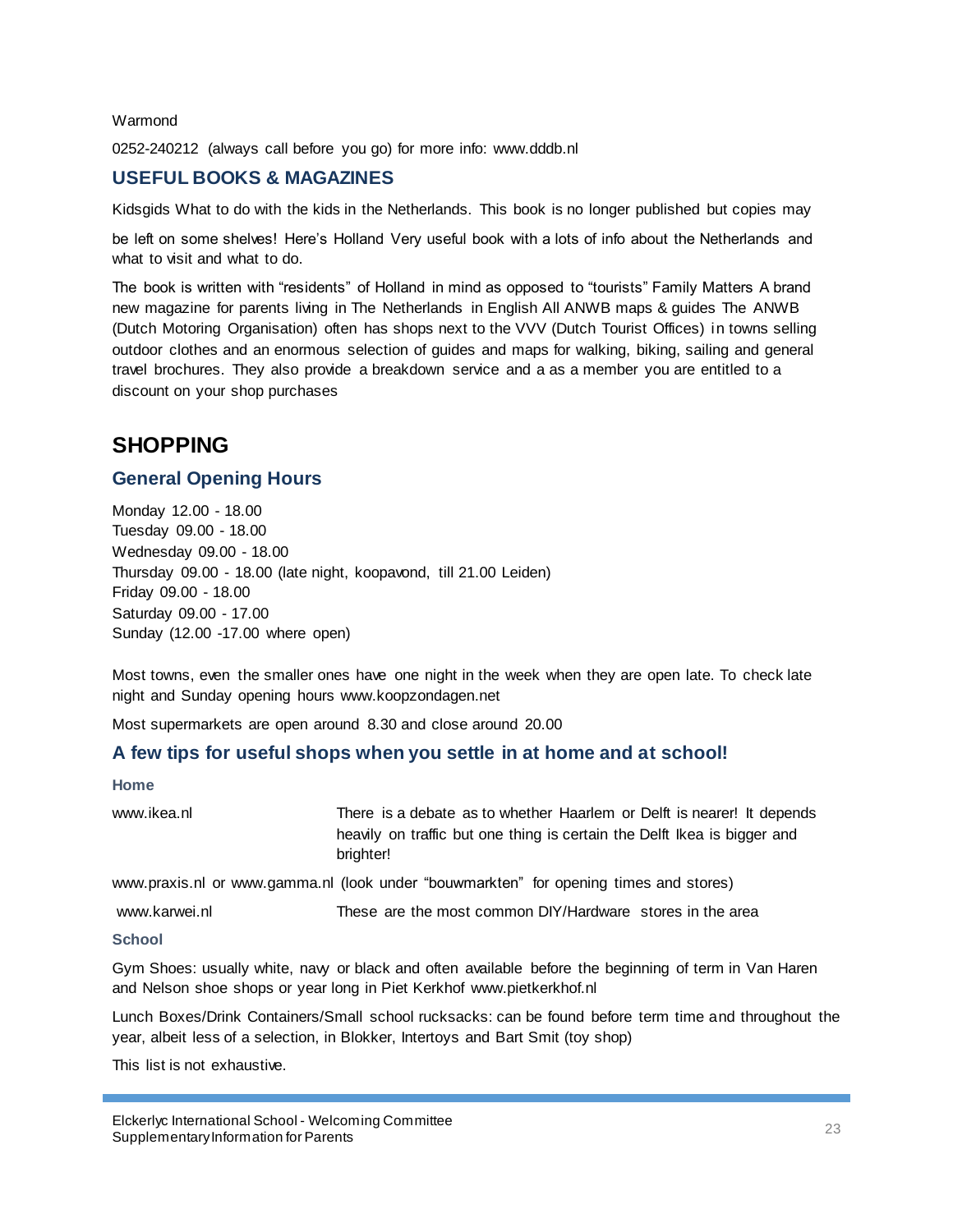## **Markets in and around Leiden**

| Leiden      |                                                                                     |
|-------------|-------------------------------------------------------------------------------------|
| City-centre | Wednesday and Saturday 9:00 a.m. - 5:00 p.m.                                        |
| Merenwijk   | Friday 11:00 a.m. - 5:00 p.m.                                                       |
| Stevenshof  | Thursday 10:00 a.m. - 4:00 p.m.                                                     |
| Zuid/west   | Tuesday 9:00 a.m. - 1:00 p.m.                                                       |
| Leiderdorp  | The market is on Thursdays from 8.00 a.m to 2.00 p.m in the Sandhorst area          |
| Voorhout    | A small market is held in the car park at the train station on Tuesdays and Fridays |
|             | (Fridays tend to have the slightly larger market).                                  |

Oegstgeest A market is held in the town every Tuesday from 9.00 a.m to 4.00 p.m on the large car park at the Lange Voort, Winkelcentrum.

# **INTERNATIONAL PLAYGROUPS, AFTER SCHOOL ACTIVIES & BIRTHDAY PARTY VENUE IDEAS**

## **English Speaking Playgroups (parent-toddler)**

| Voorschoten | Tuesday 9:30 - 11:30<br>(Church hall of Moeder Gods church, Baron Schimmelpenninck van der Oeylaan 18)       |
|-------------|--------------------------------------------------------------------------------------------------------------|
| Leiden      | Wednesday 9:30 - 11:30<br>(Vogelwijk Speeltuin, Nachtegaallaan 25) www.vogelwijk.nl                          |
| Voorhout    | Wednesday 9:30 - 11:30<br>("First Friends" De Spelwey, Breughelhof 8) www.firstfriends voorhout.blogspot.com |
| Wassenaar   | Thursday 9:30 - 11:30<br>(Deylercentrum, Hofcampweg 3),                                                      |

## **After school activities - offered in English**

| Swimming. | All local swimming pools offer lessons.                                                                                                           |
|-----------|---------------------------------------------------------------------------------------------------------------------------------------------------|
| Football  | TOTAL FOOTBALL. Football for children with a qualified coach in Leiden. Currently on                                                              |
|           | Friday afternoons at the Roodenburg football ground. Age: 4 onwards. Email:<br>dpalmer@xs4all.nl                                                  |
|           | ABF, International Sports Club: Deylerweg 155, Wassenaar: Volunteer organisation ran                                                              |
|           | on the weekends. Offers Football, baseball and basketball. Age 4 onwards.<br>www.abfsport.nl                                                      |
| Dancing   | Dancers Studio Kerkstraat 75, Wassenaar. Email: wassenaardancersstudio@live.nl / Tel:<br>0705115050                                               |
| Scouting  | Involves outside activities for girls and boys from ages 5 onwards. Scouting Netherland<br>www.scouting.nl or www.scoutingnet.nl Tel: 033-4960911 |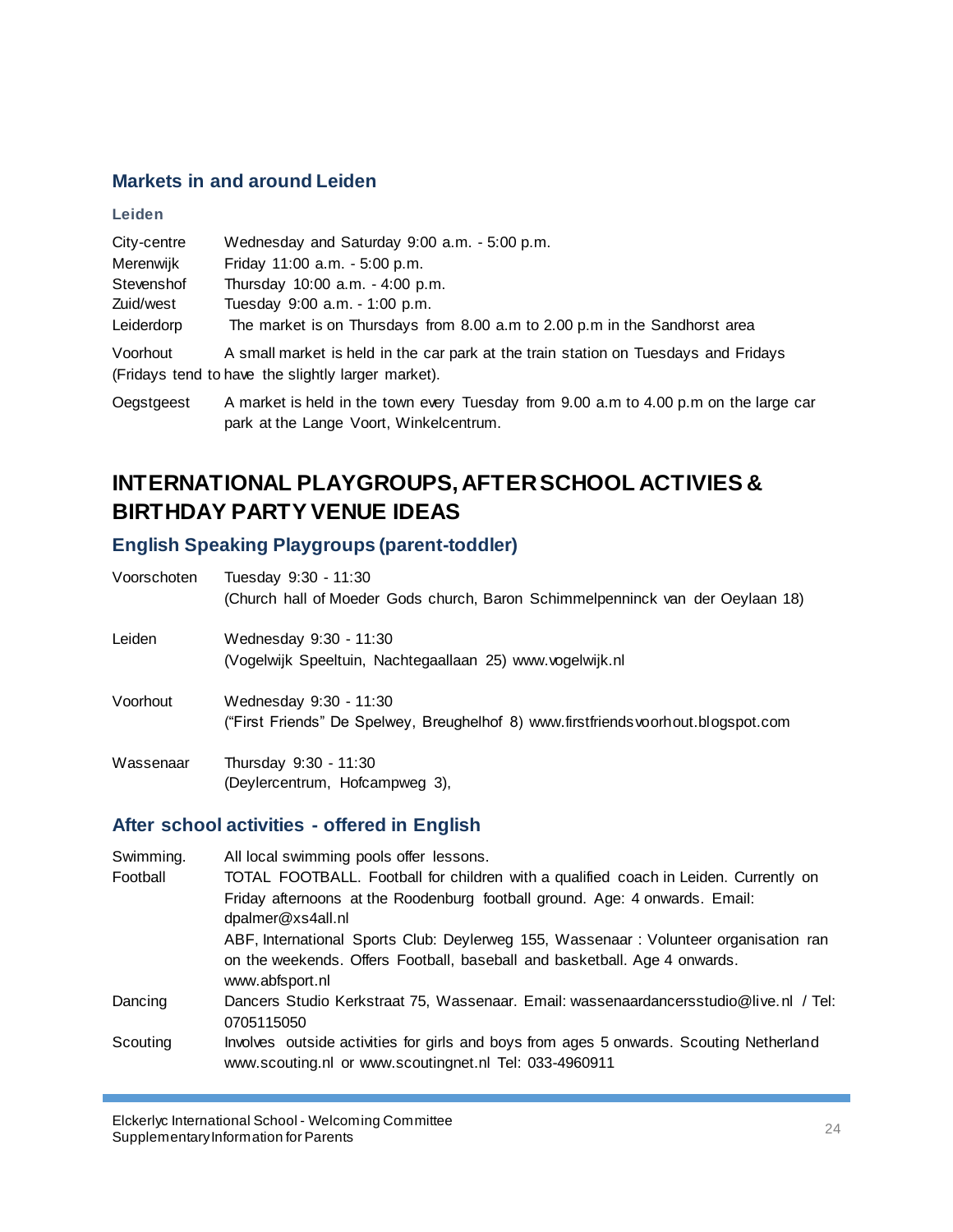For more information please look at the website : http://hollandsouth.angloinfo.com/af/323/holland -southplaygroups- and-after-school-activities.html After school activities and courses in Dutch are also available at [: www.bplusc.nl](http://www.bplusc.nl/)

Please note that we are also able to provide information on the following subjects by simple request to parents.welcome@gmail.com: Art, Dance schools, Language courses, Music Lessons, Orchestras and Choirs, Religious Institutions, Special needs, Sports and Theatre

## **Birthday location ideas**

| Indoor Bubbeljungle: | www.bubbeljungle.nl     |
|----------------------|-------------------------|
| Piraateiland:        | www.piraateiland.nl     |
| Naturalis museum :   | www.naturalis.nl        |
| Bowling:             | www.sportcity.nl        |
| The Little gym:      | www.thelittlegym-eu.com |
| Tikibad:             | www.duinrell.nl         |
| Sealife:             | www.sealife.nl          |

#### **Outdoor**

Leiden - Vogelwijk - outside park with a small hall to hire [www.vogelwijk.nl](http://www.vogelwijk.nl/) Leiden - Speelchans - Park to hire - [natalie.maarten@tiscali.nl](mailto:natalie.maarten@tiscali.nl) Sassenheim - Speeltuin Bijdorp - Park to hire with a small hall- [info@bijdorp.org](mailto:info@bijdorp.org) Leiden (Merenwijk) – outside park with a small hall to hire [www.merendroom.nl](http://www.merendroom.nl/)

For more information regarding park hire please refer to www.peutern.nl or www.homeinleiden.nl

# **TIPS FOR TRIPS**

The Netherlands is just one big giant playground for kids and adults alike! It is impossible to list all of the activities, day-out ideas, national parks, zoos, etc. etc. We are therefore just giving you a taster of the ones that we, as Elckerlyc Parents, have tried and tested.....for more information check websites or visit local Tourist Offices (VVV)!

## **Local Dunes**

Walking, cycling, horse riding in the dunes around Noordwijk/Katwijk and Wassenaar followed by a picnic on the beach!

www.staatsbosbeheer.nl A collection of 45 maps covering "natural areas" in The Netherlands. Number 22 is "Hollands Duin" and is for this area. Each map has walking trails (with distances and colour coded), cycle paths and bridal ways. Also indicates children"s play areas, picnic spots cafés and restaurants. Maps can be bought in VVV"s (Tourist Offices).

www.wlb.amsterdam.nl private dune area where a small fee is charged to enter. Guided tours are possible on foot or by horse and cart! It is the largest dune area of The Netherlands and is approximately a half an hour drive from Leiden.

## **Local Beaches**

Most popular for Leiden residents are Noordwijk, Katwijk, Wassenaar, Noordwijkerhout and further afield Scheveningen & Kijkduin. All have numerous cafe/toilet facilities "on the beach" as well as restaurants on the promenade. Parking can be problematic and/or expensive. Going by bus or bike is best!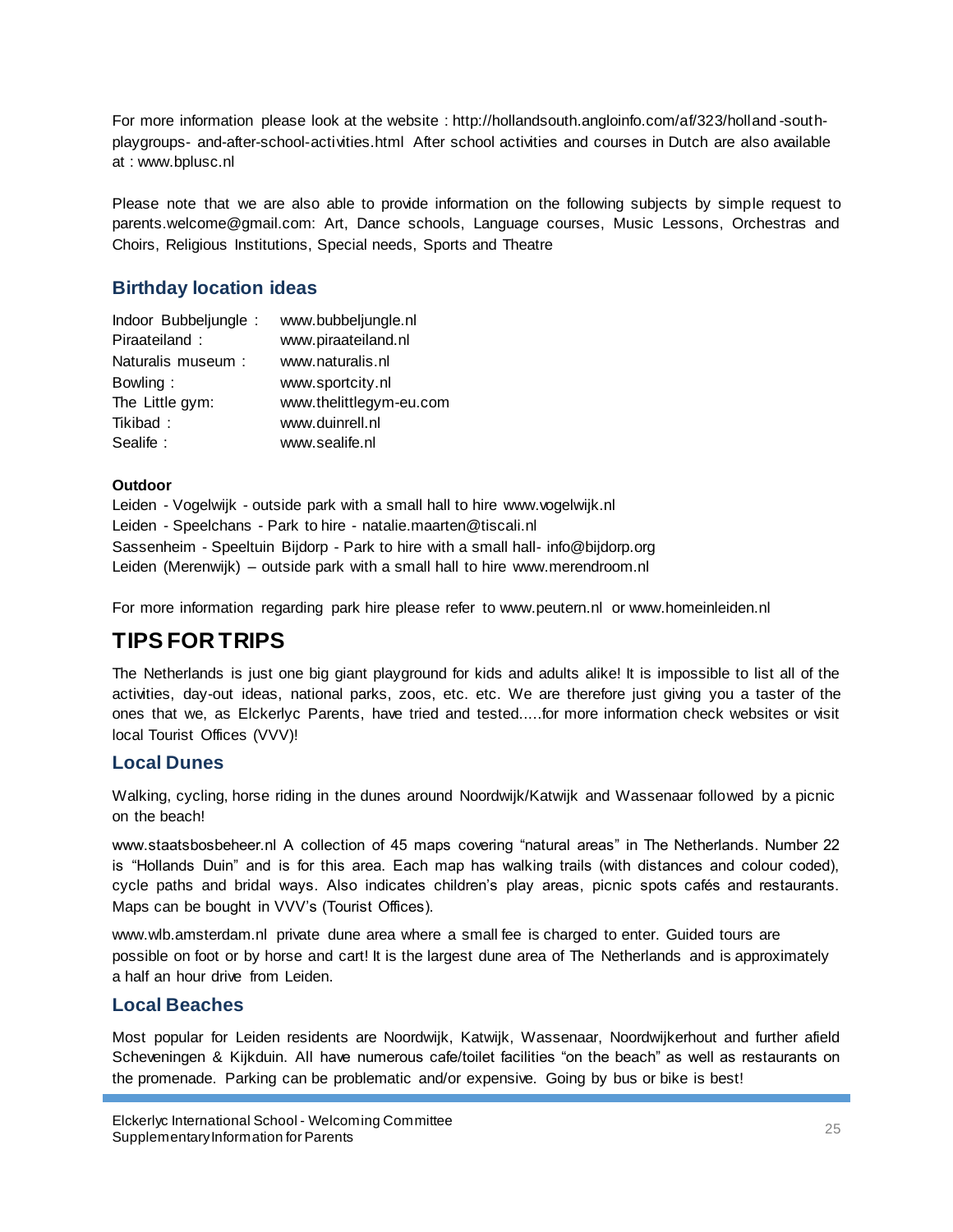#### **Local Lakes and/or Recreational areas**

Also for walking, cycling, boating, (sometimes swimming – check water quality information at the waterfront on arrival) or just chilling out with the kids in good weather:

www.recreatiegebiedvlietland.nl in Voorschoten Koudenhoorn Recreational area in Warmond Klinckenbergerplatz Lake/Park in Oegstgeest Valkenburgsemeer in Valkenburg (also Steam Train and Train Museum – www.smalspoormuseum.nl ) Waterspeeltuin, Kanaalweg, Leiden

#### **National Parks / City Parks / other "Netherlands Nature" & Educative)**

www.biesbosch.org National Park De Biesbosch - near Rotterdam www.hogeveluwe.nl National Park De Hoge Veluwe – near Arnhem www.npdeweerribben.nl near the « must visit » village of Giethoorn (The Venise of the North) www.npzk.nl National Park Zuid-Kennemerland – near Zaandvoort/Haarlem www.vondelpark.nl – Amsterdam centre www.amsterdamsebos.nl – Amsterdam outskirts (near Amstelveen) www.neeltjejans.nl in Zeeland. Delta works expo and associated child orientated activities. www.keukenhof.com in Lisse. The infamous flower gardens March to May www.zaanseschans.nl near Zaandam. Open air working museum – windmills, cheesemaking, clog making, etc. www.kinderdijk.nl near Rotterdam. The biggest concentration of protected windmills in the country. They are all working and some can be visited on Saturdays in July. Nice parks in The Hague are Clingendael (Japanese Garden and Borderij), Haagse Bos, De Nieuwe Scheveningse Bosjes, Scheveningse Bos, Zuiderpark (swimming pool, miniature train and more!)

# **Zoos/Aquariums/Bird Parks**

www.artis.nl - Amsterdam www.apenheul.nl – in Apeldoorn (monkeys!) www.diergaardeblijdorp.nl – Rotterdam www.burgerszoo.nl – in Arnhem www.dierenparkamersfoort.nl – in Amersfoort www.beeksebergen.nl – in Hivarenbeek www.dolfinarium.nl – in Harderwijk (dolphins!) www.sealife.nl – in Scheveningen, Den Haag www.avifauna.nl – in Alphen aan den Rijn near Leiden (possible to go there by boat from the centre of Leiden)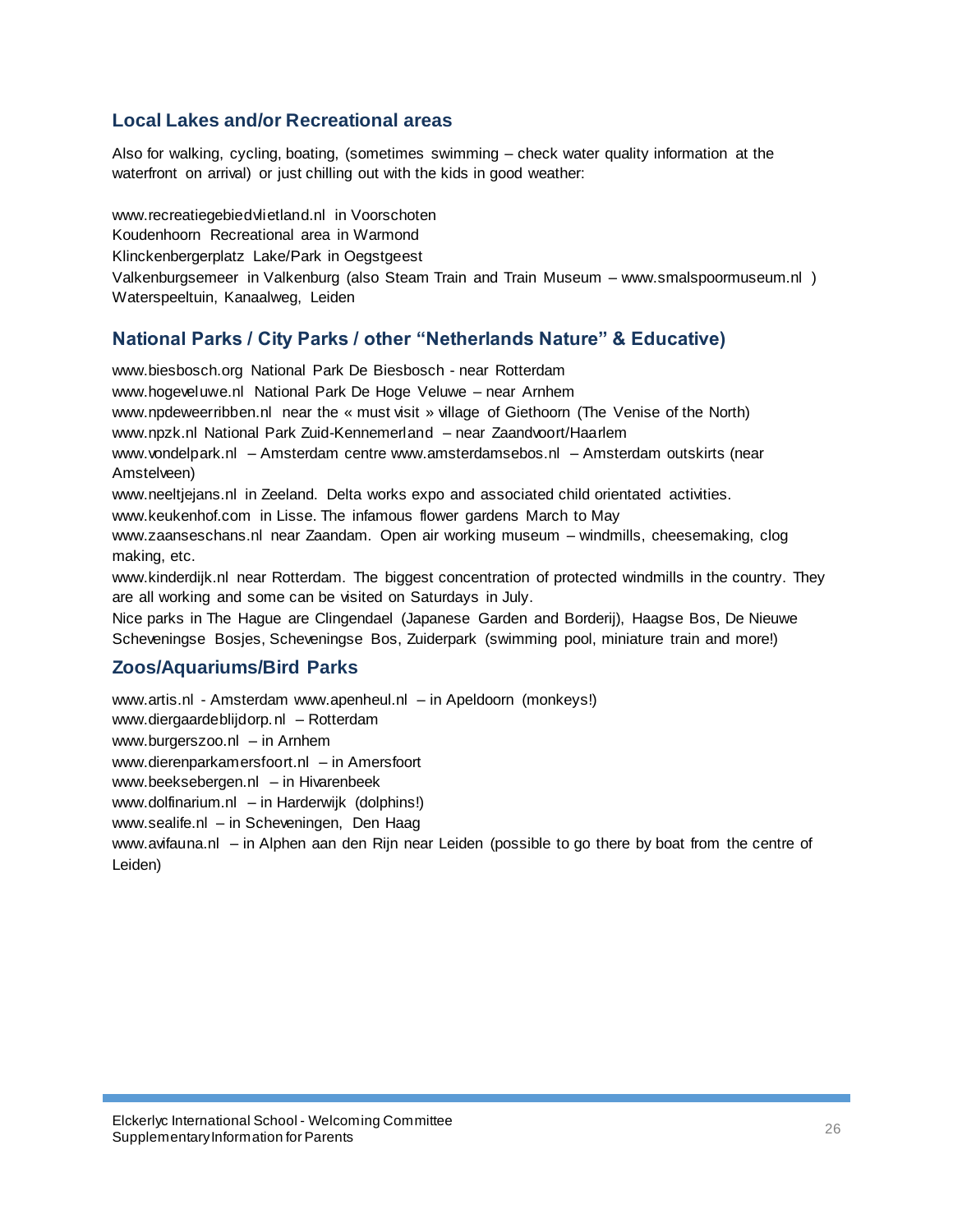## **Childrens Farms (Kinderboerderij)**

Even in the middle of a block of apartments if there is a bit of grass there is either a playground or an area full of goats sheep and ducks or both! Here are a few of the most popular in and around Leiden.

www.hetgeertje.nl – in Zouterwoude. Lovely old fashioned farm where you can feed the baby goats. Very popular! Kinderborderij Wassenaar

Kinderborderij – in the Merenwijk area of Leiden

Kinderborderij – in the "De Houtkamp" park in Leiderdorp

De Leidse Hout – Deer/Peacocks and lovely thatched tea room with terrace and playground (border of Leiden Oegstgeest behind the Diaconessenhuis Hospital)

## **Amusement / Family Parks**

www.efteling.com The Netherland"s answer to Disneyland, near Tilburg www.duinrell.nl in Wassenaar, includes an excellent swimming pool complex "Tikibad" www.drievliet.nl in The Hague www.plaswijckpark.nl in Rotterdam www.linneaoushof.nl about a 30 minute drive from Leiden (for the younger ones ideal from 2 to 12 as all rides are mechanical, quiet and many even require "parent-pedal" power!) School trips often come here.

#### **Miscellaneous**

www.madurodam.nl in The Hague – The Netherlands in miniature!

www.archeon.nl in Alphen aan den Rijn. A historical theme park.

www.naturalis.nl in Leiden. National museum of national history (dinosaur models and fossils!)

www.molenmuseumdevalk.nl in Leiden. The big windmill in Leiden which can be visited daily.

www.e-nemo.nl in Amsterdam. Science and Technology Museum in a boat shaped building with a terrace and fantastic view of the city!

www.spaceexpo.nl Permanent Space Exhibition in Noordwijk

# **CONCLUSION**

We hope that some of this information has been useful to you and look forward to meeting you one day at school!?